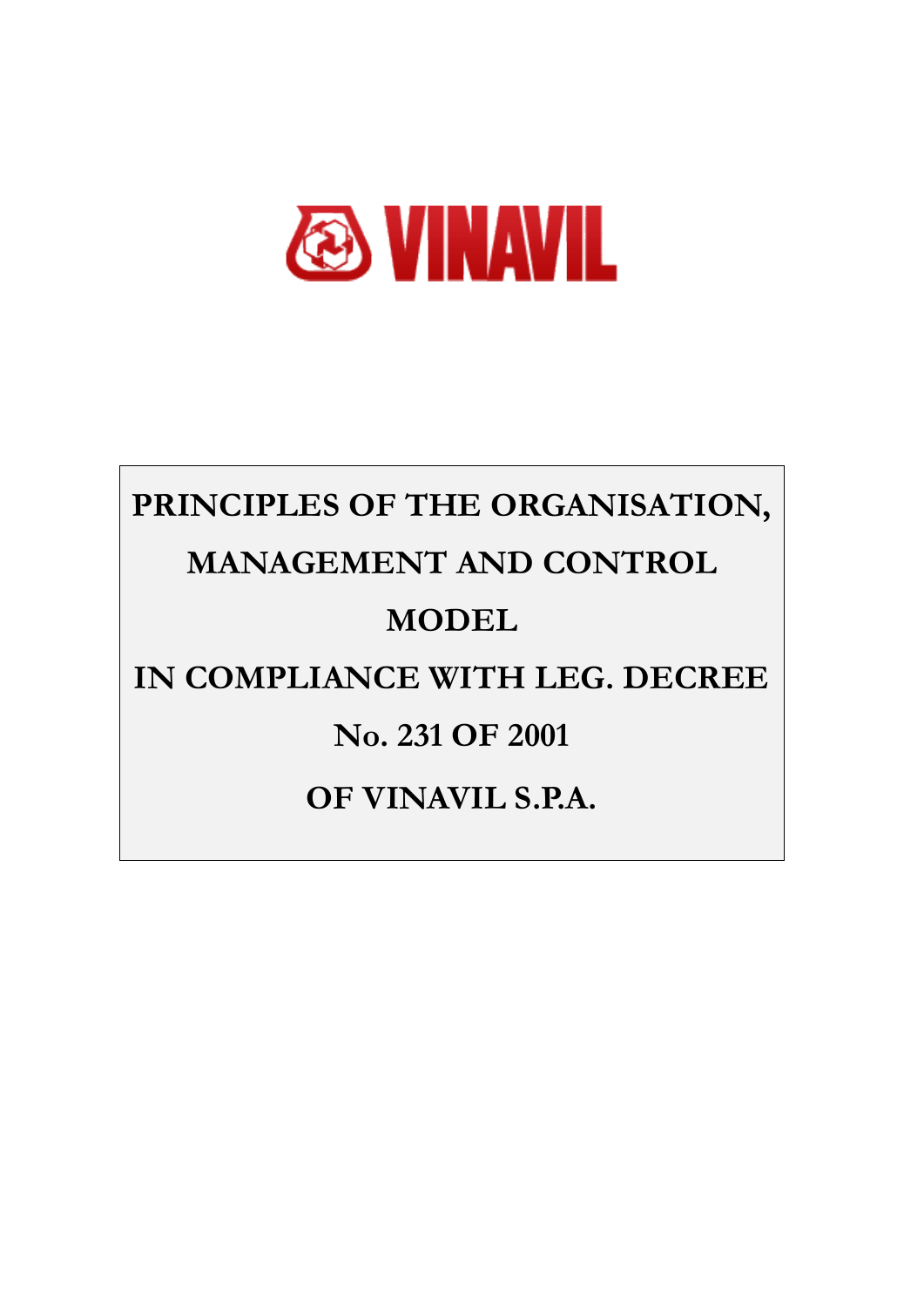# **INDEX**

| PRINCIPLES OF THE ORGANISATION, MANAGEMENT AND                                                     |  |
|----------------------------------------------------------------------------------------------------|--|
|                                                                                                    |  |
| IN COMPLIANCE WITH LEG. DECREE No. 231 OF 2001  1                                                  |  |
|                                                                                                    |  |
|                                                                                                    |  |
|                                                                                                    |  |
|                                                                                                    |  |
| 1.4 Perpetrators of the offence: persons in top positions and persons subject to the directions of |  |
|                                                                                                    |  |
|                                                                                                    |  |
|                                                                                                    |  |
|                                                                                                    |  |
|                                                                                                    |  |
| 2.                                                                                                 |  |
|                                                                                                    |  |
|                                                                                                    |  |
|                                                                                                    |  |
|                                                                                                    |  |
| Reporting of the Supervisory Body to the corporate bodies 15<br>2.4.1                              |  |
| 2.4.2                                                                                              |  |
| 2.4.3                                                                                              |  |
| 3.                                                                                                 |  |
|                                                                                                    |  |
|                                                                                                    |  |
|                                                                                                    |  |
|                                                                                                    |  |
|                                                                                                    |  |
|                                                                                                    |  |
|                                                                                                    |  |
| 3.8 Measures against commercial partners, consultants or other subjects having contractual         |  |
|                                                                                                    |  |
| 4.                                                                                                 |  |
|                                                                                                    |  |
|                                                                                                    |  |
| 4.3 Members of the corporate bodies and persons with representative functions of the               |  |
|                                                                                                    |  |
|                                                                                                    |  |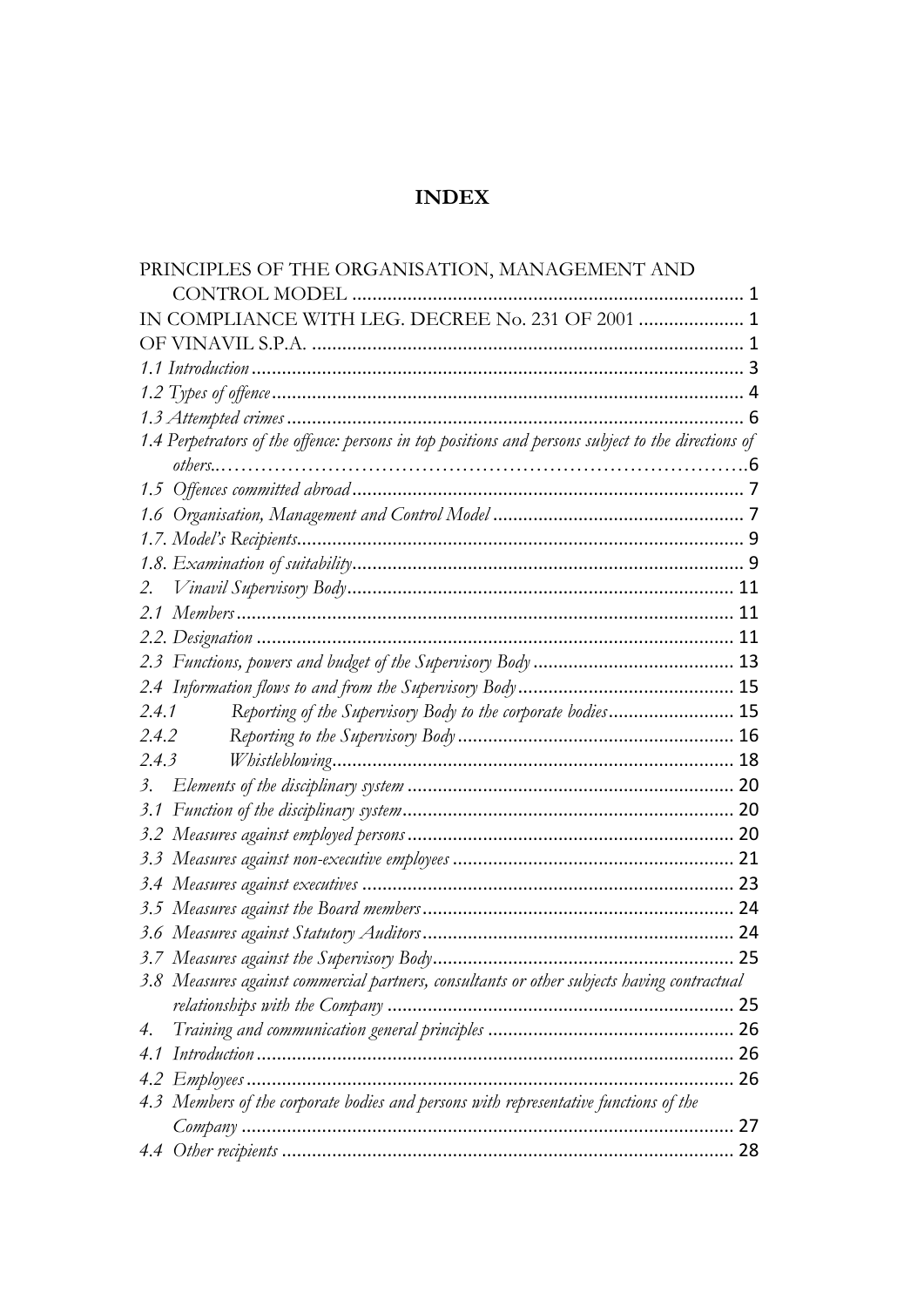## <span id="page-2-0"></span>**1.1 Introduction**

Legislative decree 8 June 2001 no. 231 (hereinafter, the "Legislative Decree 231/2001" or "Legislative Decree no. 231 of 2001" or the "Decree"), in implementation of the delegation conferred on the Government with art. 11 of the law dated 29 September 2000 no. 300, introduced in the Italian legal system the discipline of the liability of entities for administrative offences dependent on a crime, which goes hand in hand with the criminal liability of the natural person who committed the crime. According to this discipline, companies can be held responsible, and consequently they can be sanctioned on property, in relation to certain crimes committed or attempted in the interest or for the benefit of the company itself by the directors or employees.

The administrative liability of the Company is, however, excluded if the Company has, among other things, adopted and effectively implemented, prior to the commission of the offences, an Organisation, Management and Control Model (hereinafter or the "Model"), suitable for preventing the offences themselves; the Model adopted has to be coherent with the "Guidelines" drawn up by Confindustria (the lead organisation representing the manufacturing, construction, energy, transportation, ITC, tourism and services industries in Italy).

Although the personality principle of criminal liability is not formally modified, the discipline contained in Legislative Decree 231/2001 supports any compensation for damage and the civil obligation to pay fines imposed on individuals, in the event of the insolvency of the material perpetrator of the fact (Articles 196 and 197 of the Criminal Code). Legislative Decree no. 231/2001 amends the Italian legal system as the companies are not unrelated to the possible consequences of criminal proceedings concerning crimes committed for the benefit or in the interest of the companies themselves.

The Board of Directors of Vinavil S.p.A. on 5 May 2017 approved the first version of the "Model of organisation, management and control" pursuant to Legislative Decree no. 231 of 8 June 2001. This document "Principles of the Model" was drafted by Vinavil S.p.A. based on the latest version of the Model, approved by the Board of Directors on 30 April 2020.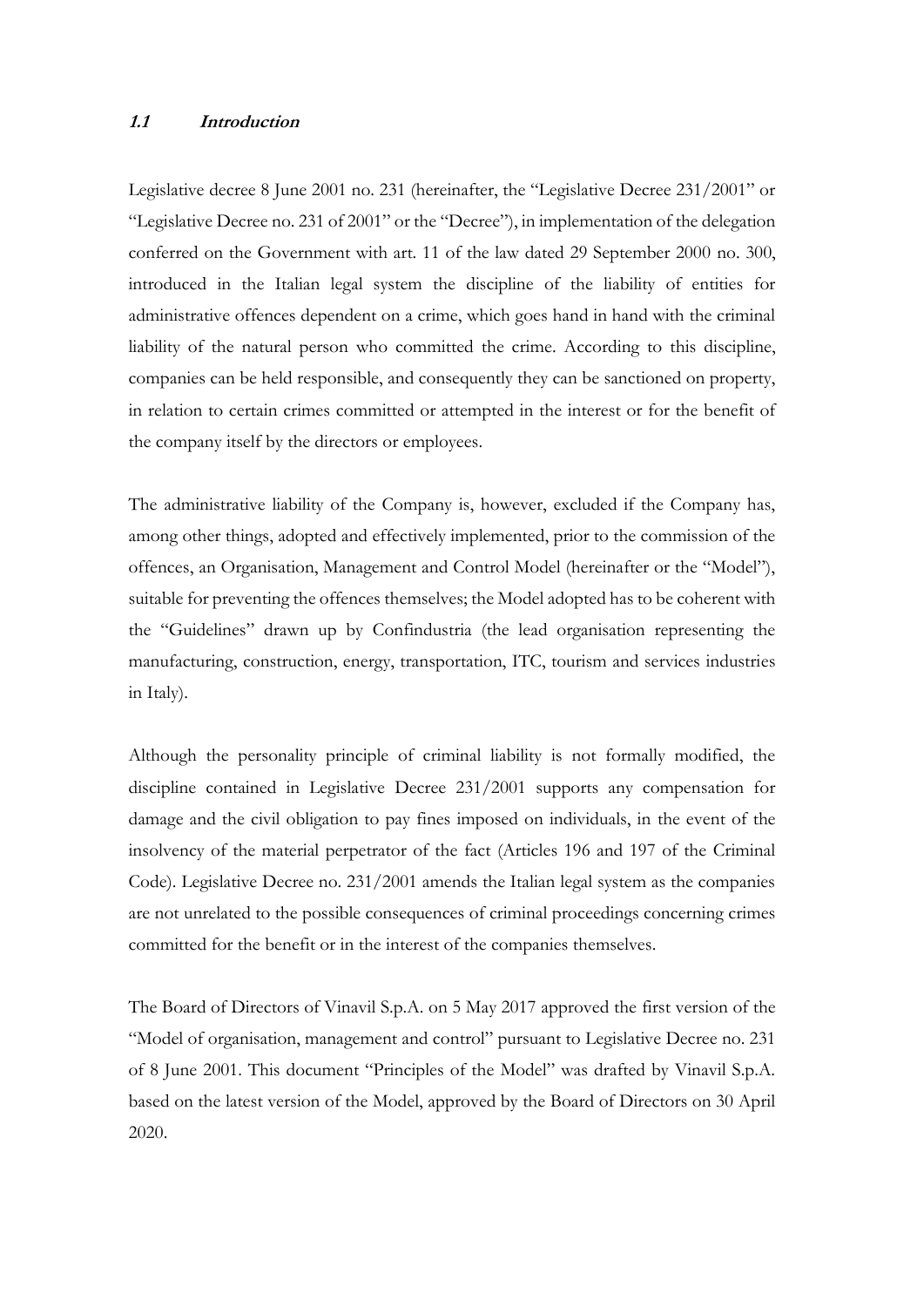#### <span id="page-3-0"></span>**1.2 Types of offence**

The entity can be held liable only for the offences expressly referred to in the Decree and these cases may be included in the following categories:

1. Crimes in relations with the Public Administration (such as corruption and malversation against the state, fraud against the state and cyber fraud against the state, as indicated in articles 24 and 25 of Legislative Decree no. 231/2001); 231/2001); introduction of the crime of "trafficking in illegal influences" with Law 3/2019;

2. Offences against public trust, such as forgery of money, public credit cards and revenue stamps, provided for by art. 25*-bis* of legislative decree no. 231/2001, introduced by art. 6 of Legislative Decree no. 350/2001, converted into law, with amendments, by art. 1 of Law no. 409 of 23 November 2001, containing "*Urgent provisions in view of the introduction of the Euro*", amended by Law no. 99/2009 and by Legislative Decree no. 125/2016;

3. Corporate offences. Article 25-ter was introduced in Legislative Decree no. 231/2001 by art. 3 of Legislative Decree 11 April 2002, no. 61 (as amended by law no. 190/2012 and by law 69/2015 and Legislative Decree no. 38/2017), which, as part of the corporate law reform, provided for the extension of the administrative liability regime of companies also to certain corporate offences;

4. Crimes for the purposes of terrorism or subversion of the democratic order (including financing for this purposes), referred to in Article 25*-quater* of Legislative Decree no. 231/2001);

5. Crimes against individual freedom (such as the exploitation of prostitution, child pornography, trafficking in persons and the reduction and maintenance of slavery and illicit brokerage and exploitation of work), as indicated in art. 25*-quinquies* of legislative decree no. 231/2001, amended by law 199/2016 and by Legislative Decree no. 21/2018);

6. Offences relating to market abuse (abuse of other privileged and market manipulation), indicated by art. 25-*sexies* of legislative decree no. 231/2001, introduced by art. 9 of the law 18 April 2005, no. 62 ("so-called Community Law 2004) and subsequently amended by Legislative Decree no. 107/2018);

7. Crimes against life and individual safety (such as the mutilation practices of female genital organs, referred to in art. 25-*quater.1* of legislative decree no. 231/2001);

8. Transnational crime, indicated by art. 10 of the Law dated 16 March 2006, no. 146, on "ratification and execution of the United Nations Convention and Protocols against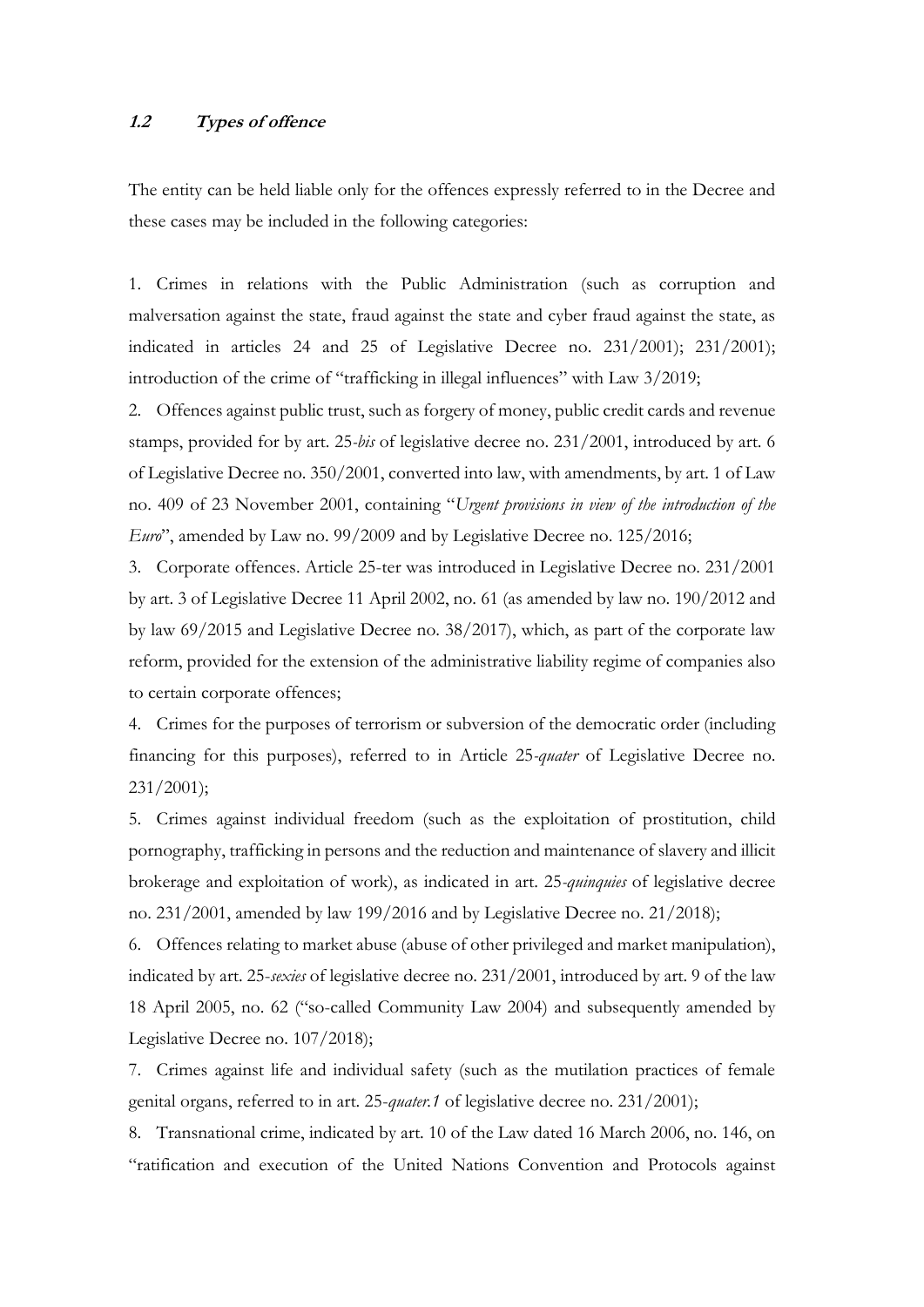Transnational Organised Crime, adopted by the General Assembly on 15 November 2000 and 31 May 2001";

9. Manslaughter and serious or very serious culpable injuries, committed in violation of the regulations on the protection of health and safety at work, Articles 589 and 590, 3 paragraph, of the Criminal Code, indicated in art. 25-*-septies* of legislative decree no. 231/2001);

10. Crimes of receiving stolen goods, money laundering and utilisation of money, goods or benefits of unlawful origin governed by Legislative Decree no. 231 of 21 November 2007 and crime of self-laundering governed by Law no. 186 of 15 December 2014, in force from 1 January 2015, referred to in art. *25-octies*;

11. computer crimes and unlawful data processing, referred to by law of 18 March 2008 no. 48 on ratification and execution of the Council of Europe Convention on cybercrime made in Budapest on 23 November 2001 and rules for the adaptation of the internal system, indicated in art. *24-bis,* amended by Law 133/2019 which introduced rules for the violation of the national cyber security perimeter;

12. Organised crime offences (referred to in articles 416, paragraph 6, 416-bis, 416 ter (as amended by Law no. 43/2019) and 630 of the criminal code and in article 407, paragraph 2, letter a, no. 5, of the Code of Criminal Procedure indicated in Article 24-*ter* of Legislative Decree no. 231/2001, introduced by Law no. 94/2009 and amended by Law no. 236/2016; 13. Crimes against industry and trade (referred to in articles 513, 514, 515, 516, 517, 517 ter and 517 quater, of the criminal code, indicated in art. 25-*-bis.*1 of Legislative Decree no. 231/2001);

14. Counterfeiting and alteration of trademarks or distinctive signs and introduction into the state of products with false signs (referred to in articles 473 and 474 of the criminal code, as set out in article 25*-bis* of Legislative Decree no. 231/2001);

15. Crimes concerning infringement of copyright (referred to in art. 25*-novies* f Legislative Decree no. 231/2001);

16. Inducement not to make statements or to make false statements to the judicial authority (provided for in Article 25*-decies* of Legislative Decree no. 231/2001);

17. Environmental crimes, recalled by art. 25-*undecies* of Legislative Decree no. 231/2001, introduced by Legislative Decree no. 121/2011 and amended by Law 68/2015 and Legislative Decree no. 21/2018. The administrative liability of the company is envisaged in relation to the offences referred to in articles 452-bis, 452-quater, 452-sexies, 452-quinquies of the criminal code, 452-octies of the criminal code, 727-bis and 733-bis of the criminal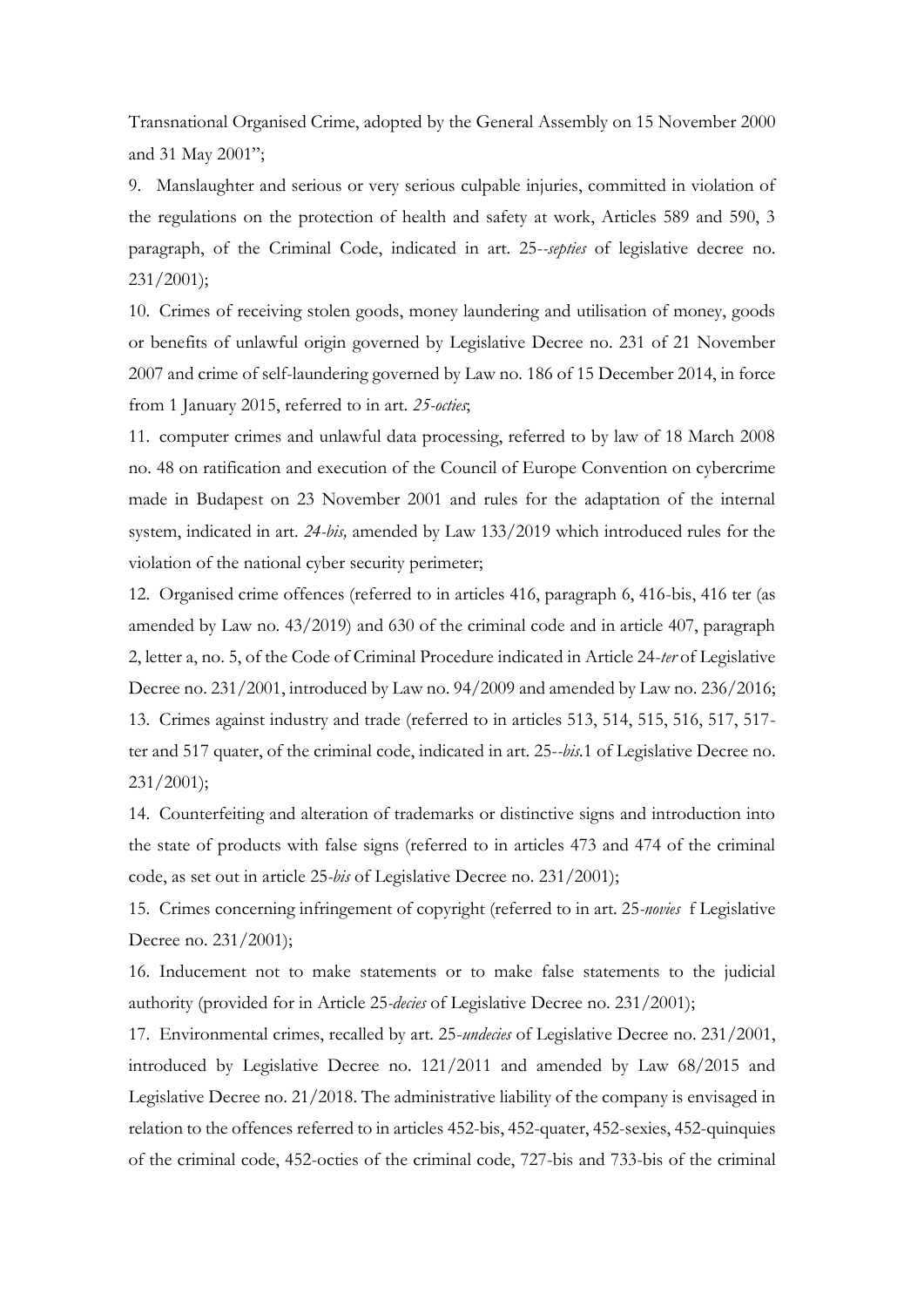code, some articles envisaged by legislative decree no. 152/2006 (Consolidated Environmental Law), some articles of law no. 150/1992 to protect endangered animal and plant species and dangerous animals, art. 3, par. 6, the law no. 549/1993 on the protection of stratospheric ozone and the environment and some articles of Legislative Decree no. 202/2007 on pollution caused by ships;

18. Employment of third-country nationals with illegal stay (envisaged in Article 25 *duodecies* of Legislative Decree 231/2001, subsequently amended by Law 161/2017);

19. Crimes of racism and xenophobia, introduced by the Law 20 November 2017 no. 167, recalled by art. 25-terdecies, Legislative Decree no. 231/2001 and amended by Legislative Decree no. 21/2018.

20. Fraud in sports competitions, illegal gambling or betting and gambling carried out by means of prohibited devices introduced by Law 39/2019, listed in art. 25-*quaterdecies;* 21. Tax offences introduced by Law 157/2019 and listed in art. 25-*quinquiesdecies.*

#### <span id="page-5-0"></span>**1.3 Attempted crimes**

In the event of the commission, in the form of an attempt, of offences indicated in Chapter I of Legislative Decree no. 231/2001, the pecuniary sanctions (in terms of amount) and disqualification sanctions (in terms of duration) are reduced by one third to one half, while the imposition of sanctions is excluded in cases in which the company voluntarily prevents the performance of the action or realisation of the event (art. 26).

The exclusion of penalties is justified, in this case, by virtue of the interruption of any relationship of identification between companies and individuals who assume to act in its name and on its behalf. This is a particular hypothesis of the so-called "active withdrawal", provided by art. 56, paragraph 4 of the criminal code.

# <span id="page-5-1"></span>**1.4 Perpetrators of the offence: persons in top positions and persons subject to the directions of others**

According to Legislative Decree no. 231/2001, the company is responsible for crimes committed in its interest or to its advantage: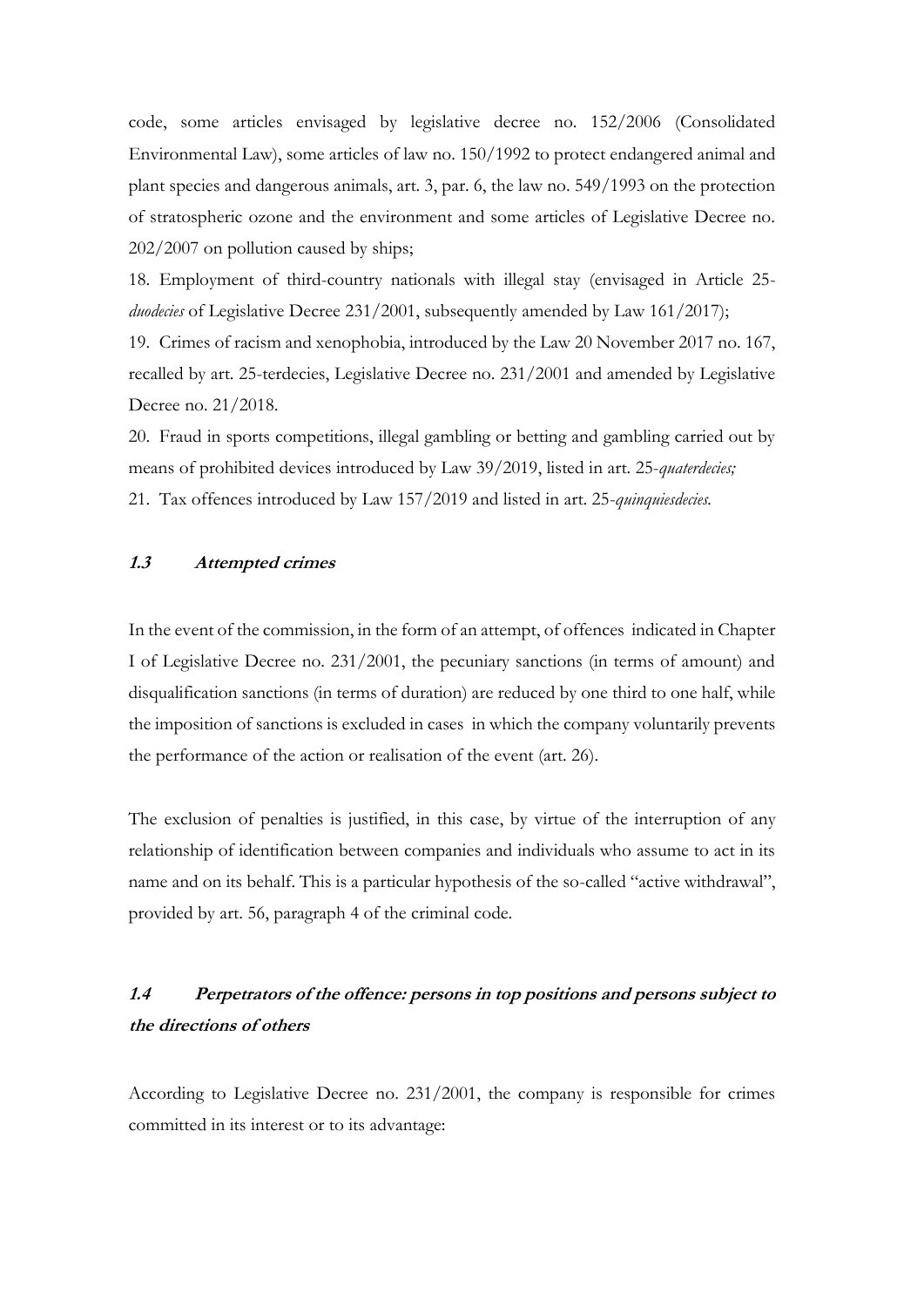• by "persons who hold positions of representation, administration or management of the entity or one of its organisational units with financial and functional autonomy, as well as by persons who exercise, even de facto, the management and control of the company itself" (the so-called people "in a top position" or "top management"; art. 5, par. 1, lett. a), Legislative Decree no. 231/2001);

• by persons subject to the management or supervision of one of the people in top management position (the so-called subjects subject to the management of others; art. par. 1, lett. b), Legislative Decree no. 231/2001).

It is also appropriate to reiterate that the Company is not liable, by express legislative provision (art. 5, par. 2, Legislative Decree no. 231/2001), if the persons indicated above have acted in their own exclusive interest or in the interest of third parties.

## <span id="page-6-0"></span>**1.5 Offences committed abroad**

According to art. 4 of legislative decree no. 231/2001, the company may be called upon to respond in Italy in relation to crimes - contemplated by the same Legislative Decree no. 231/2001 - committed abroad. The Illustrative Report of Legislative Decree no. 231/2001 underlines the need not to leave a frequently occurring criminological situation without sanction, also in order to avoid easy evasion of the entire regulatory framework.

The conditions (provided for by the law or inferable from the whole of the Legislative Decree no. 231/2001), on which the liability of the company for offences committed abroad is based, are indicated in Articles 7-10 of the Criminal Code.

#### <span id="page-6-1"></span>**1.6 Organisation, Management and Control Model**

A fundamental aspect of Legislative Decree no. 231/2001 is the express provision for the creation of a Model for the company.

In the event of an offence committed by a person in a top position, the company is not liable if it proves that (article 6, paragraph 1, of Legislative Decree no. 231/2001);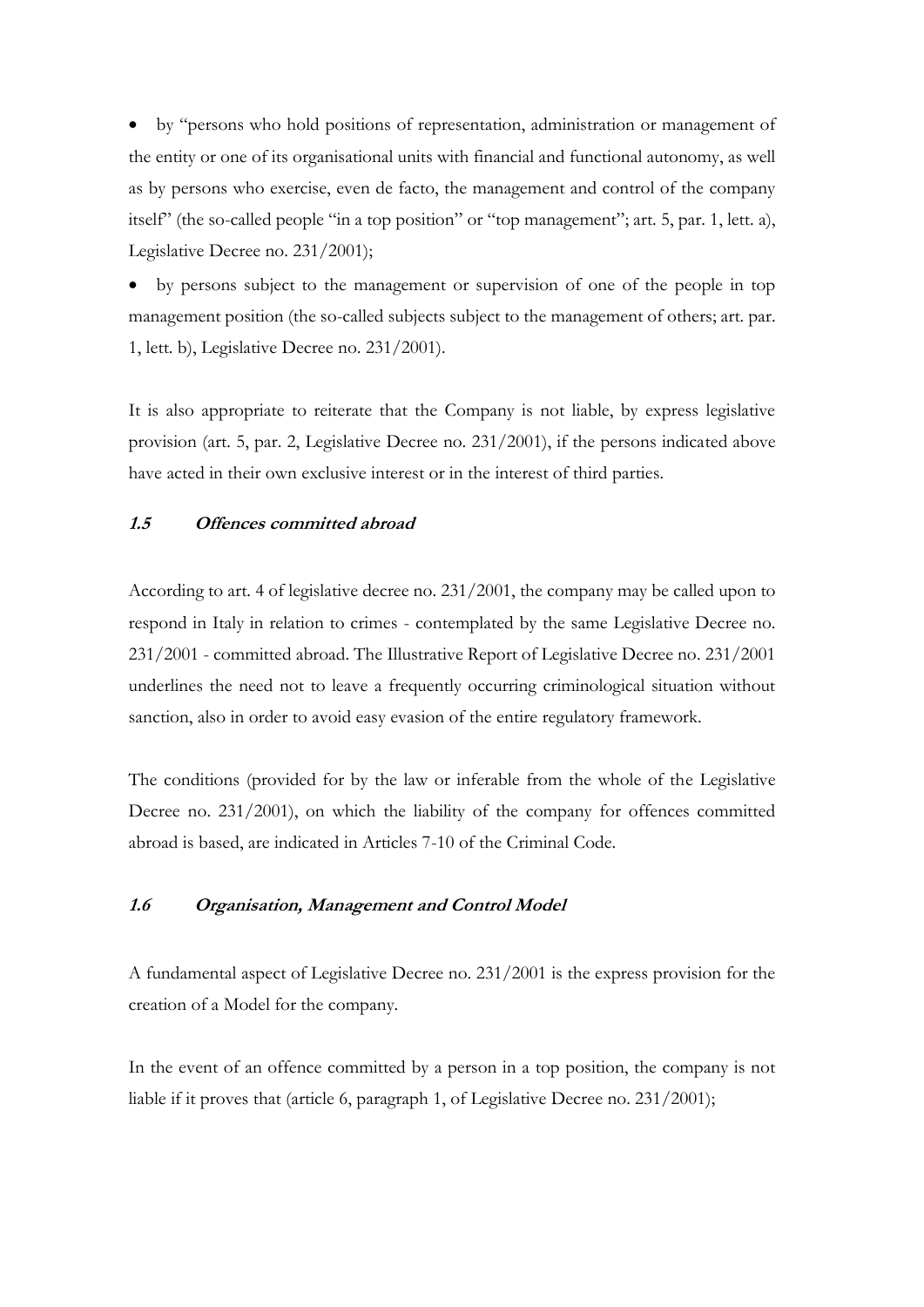a) the management body adopted and effectively implemented, before the offence was committed, organisation and management models suitable for preventing offences of the type that have occurred;

b) the task of supervising the functioning of and compliance with the model and of updating them was entrusted to a Supervisory Body of the Company with autonomous powers of initiative and control ("Supervisory Body");

c) the persons committed the offence by fraudulently circumventing the Model;

d) there was no omission or insufficient supervision by the Supervisory Body.

The Illustrative Report of Legislative Decree no. 231/2001 underlines that: "We start from the presumption (empirically founded) that, in the case of a crime committed by an individual in a top position, the "subjective" requirement of the company's responsibility [i.e. the so-called "Organisational fault" of the company] is satisfied, since the top management expresses and represents the policy of the company; if this does not happen, the company must demonstrate its extraneousness, and this can only be done by proving the existence of a series of competing requirements."

In the case, on the other hand, of an offence committed by persons subject to the direction or supervision of others, the Company is liable (art. 7, paragraph 1 Legislative Decree no. 231/2001) if the commission of the offence was made possible by the violation of the management or supervision obligations to which the Company is subject.

In any case, the violation of the obligations of management or supervision is excluded if the Company, before the crime was committed, adopted and effectively implemented a Model suitable for preventing crimes of the type of the one that has occurred.

Legislative Decree no. 231/2001 outlines the content of the Organisation, Management and Control Model, providing that the same, in relation to the extension of delegated powers and the risk to commit an offence, must:

identify the activities in the context in which crimes may be committed;

• provide for specific protocols aimed at planning the formation and implementation of the Company's decisions in relation to the offences to be prevented;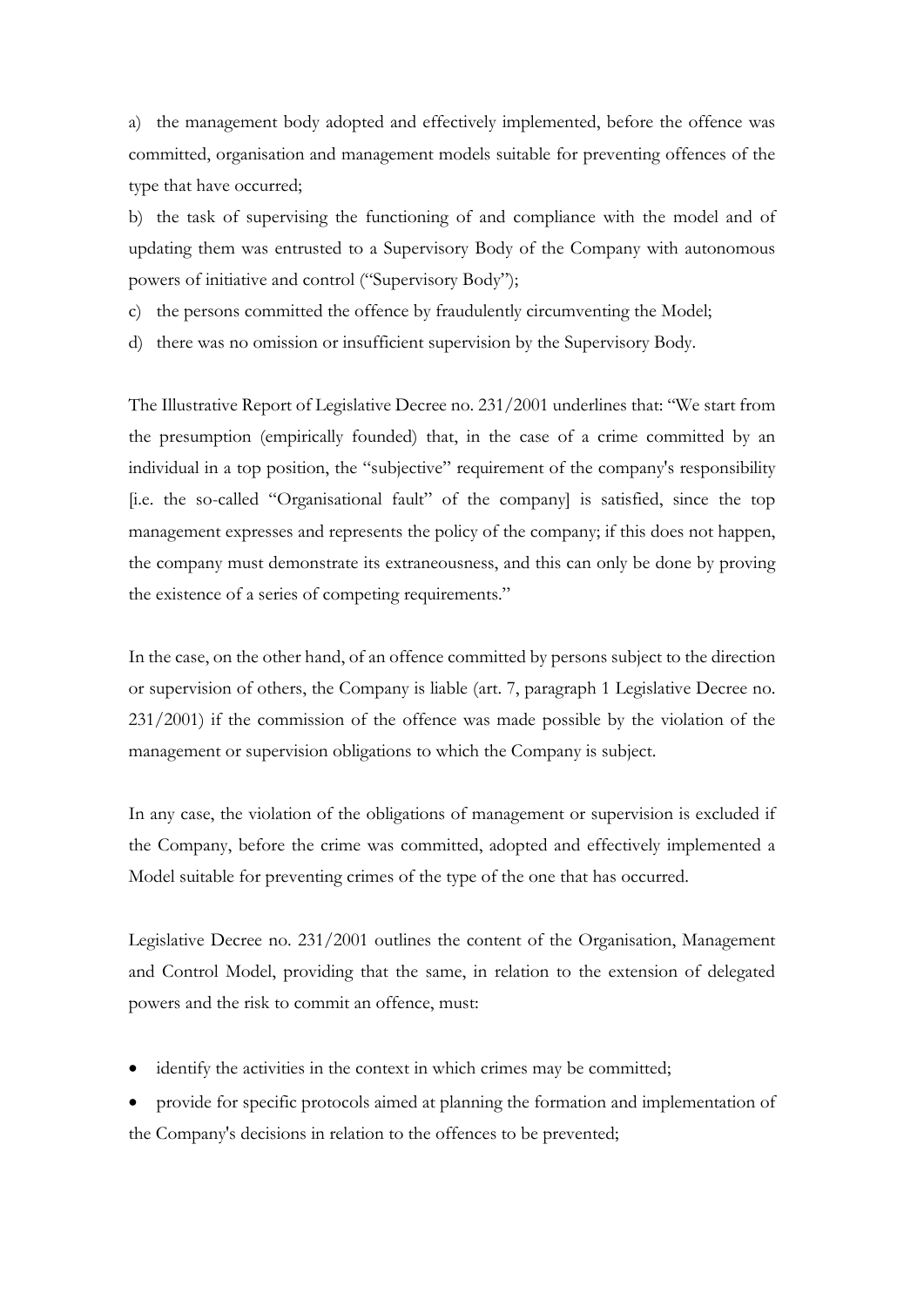• identify ways of managing financial resources that are suitable for preventing the commission of offences;

• provide for obligations to inform the Supervisory Body responsible for supervising the functioning of and compliance with the Model;

• introduce a disciplinary system suitable for sanctioning non-compliance with the measures indicated in the Model.

The Legislator also defined the requirements for the effective implementation of the aforementioned Model:

(i) the periodic verification and possible modification of the Model when significant violations of the provisions are discovered or when changes in the organisation and activity take place;

(ii) a disciplinary system suitable for sanctioning non-compliance with the measures indicated in the Model.

## <span id="page-8-0"></span>**1.7. Model's Recipients**

All those who work to achieve the purpose and objectives of Vinavil are recipients of the Model.

The recipients of the Model are obliged to comply with the utmost correctness and diligence with all the provisions and protocols contained therein, as well as all the procedures for the implementation of it.

# <span id="page-8-1"></span>**1.8. Examination of suitability**

The Company's liability, attributed to the criminal judge, is ascertained (in addition to the opening of an *ad hoc* process in which the institution is equated to the natural person; see *infra*) by means of:

•verification of the existence of the crime that is a prerequisite for the Company's liability; • the review of suitability of the adopted Model.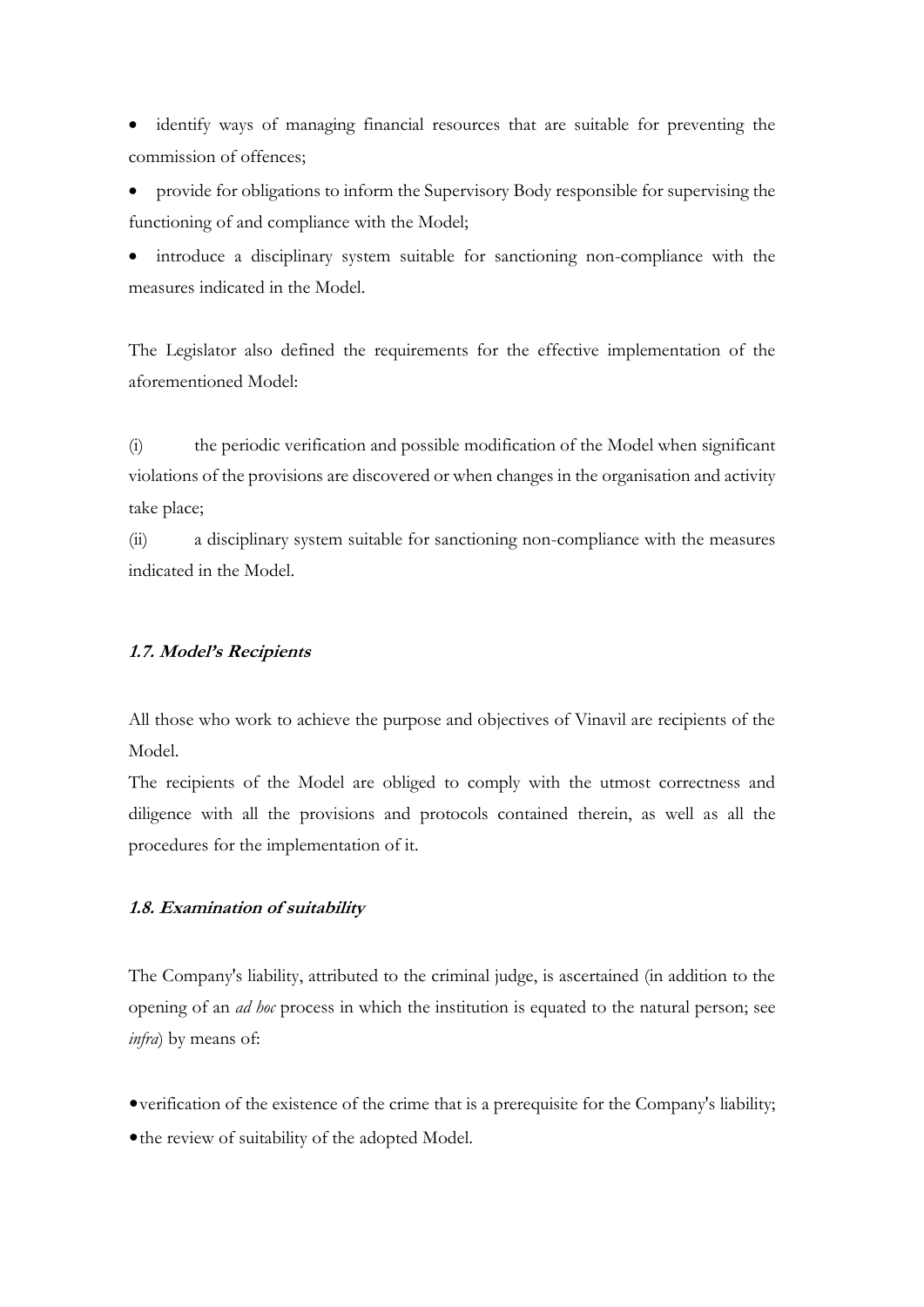The judge's review of the abstract suitability of the Model to prevent the offences referred to in Legislative Decree no. 231/2001, regardless of the possible revision of the codes of conduct drawn up by the representative trade associations, is performed according to the criterion of the so-called "posthumous prognosis".

The suitability judgement, in other words, is formulated according to a substantially *ex ante* criterion, for which the judge ideally places themselves in the company situation at the time when the offence occurred to test the congruence of the Model adopted.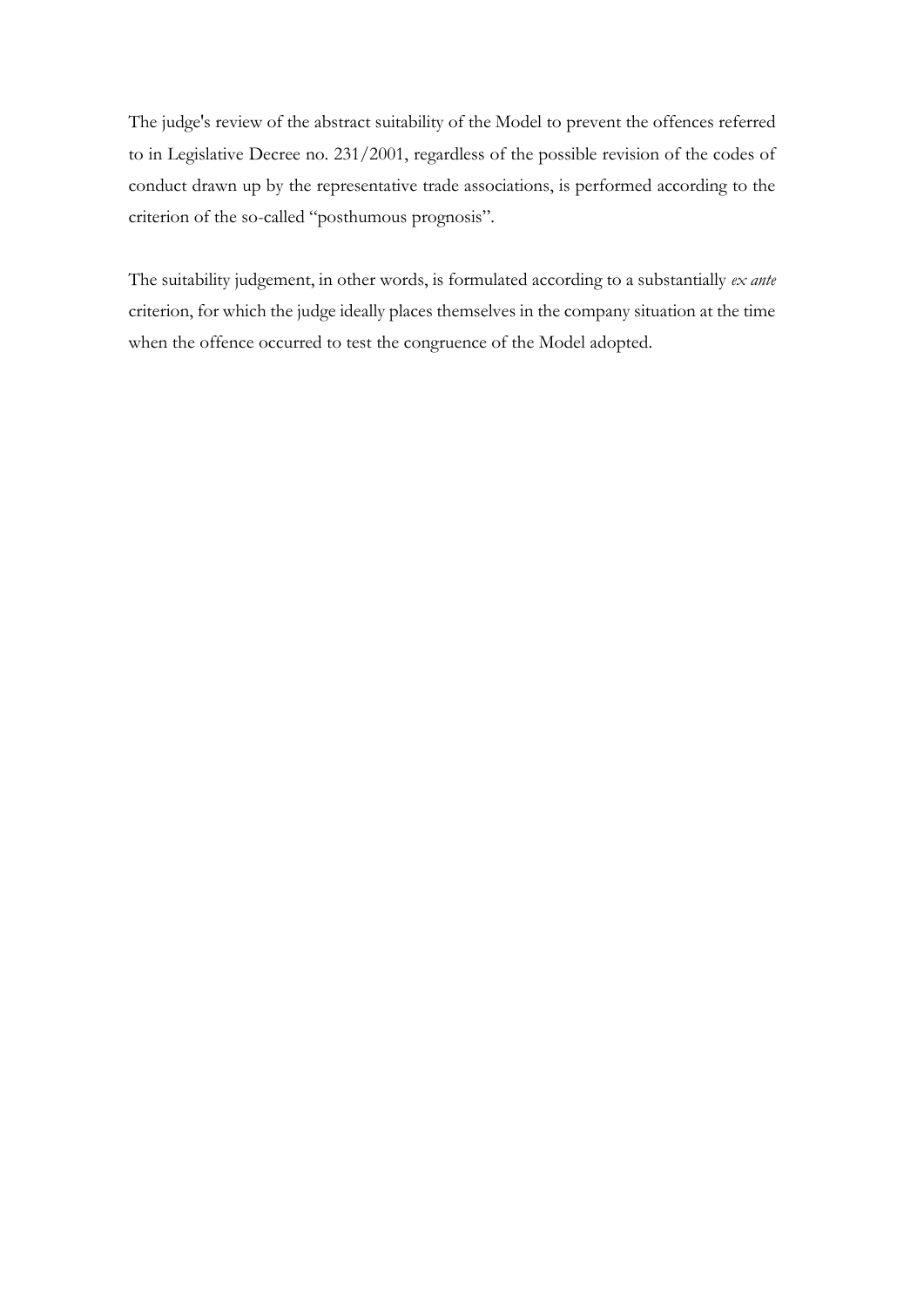#### <span id="page-10-0"></span>**2. Vinavil Supervisory Body**

#### <span id="page-10-1"></span>**2.1 Members**

Based on the provisions of Legislative Decree no. 231/2001 (art. 6, par. 1, lett. b), the person to whom the governing body must entrust the task of verifying the functioning and compliance of the model and of taking care of its updating must be "a body of the institution endowed with autonomous powers of Initiative and Control" (hereinafter, "Supervisory Body").

The Supervisory Body is equipped in accordance with art. 6, par. 1, lett. b), of Legislative Decree no. 231/2001 of "autonomous powers of initiative and control".

The necessary autonomy of the supervisory body is ensured, because of the position recognised to the functions mentioned in the context of the company organisation chart and of the carrying-over lines attributed to it.

In order to assist the definition and conduct of the activities of competence and to allow maximum adherence to the requirements and duties of law, the Supervisory Body may avail itself of specialised resources existing within the company and of external resources.

#### <span id="page-10-2"></span>**2.2. Designation**

The Supervisory Body of Vinavil is established with the resolution of the Board of Directors, which approves the Model referred to in this document. Upon appointment, the Board of Directors must acknowledge the assessment of the existence of the requirements of independence, autonomy, integrity and professionalism of its members.

The composition, modifications and integrations of the Supervisory Body are approved by the Board of Directors' deliberation.

The duration in office of the external members is three years, the external members lapse at the date of the Assembly of the Associates convened for the approval of the financial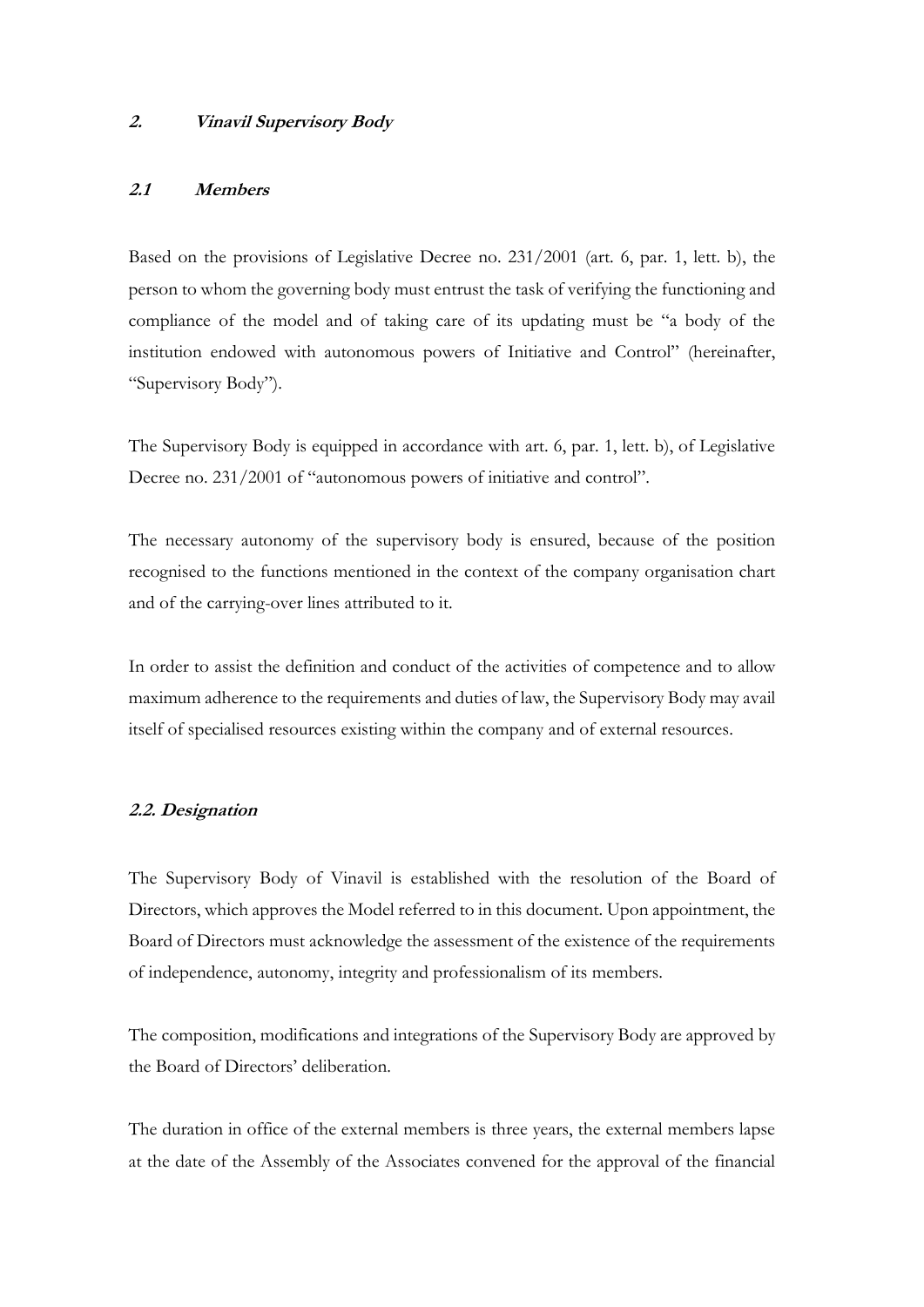report relating to the last practice of its role, while continuing to carry on with its role until new appointment of members of the Supervisory Body. In any case, the members of the Supervisory Body terminate their office when the Board of Directors that appointed them expires.

Without prejudice to the hypothesis of a revision of the role of the Supervisory Body on the basis of experience gained, it will form a reason for replacing or integrating the composition of the Supervisory Body:

− the assignment of tasks, roles and/or responsibilities within the organisational structure incompatible with the requirements of "autonomy and independence" and/or "continuity of action" of the Supervisory Body;

−the end or waiver of the Supervisory Body's member to the corporate purpose and/or the role covered;

− the end or waiver of the member of the Supervisory Body imposed by personal motivations.

Constitute grounds for ineligibility and/or revocation of individual members of the Supervisory Body:

(i) Relations of kinship, family or affinity within the IV degree with the Managing Director or the President of the Board of Directors , persons who have roles of representation, administration or management of the company or of an organisational structure endowed with financial and functional autonomy as well as people exercising-even in fact-the management and control of the company, statutory auditors of the company and the auditing firm;

(ii) conflicts of interest, including potential ones, with the Company such as to prejudice the independence required by the role and duties of the Supervisory Body;

(iii) direct or indirect ownership of shareholdings of such a size as to enable them to exercise significant influence over the Company;

(iv) administration functions - in the three financial years prior to appointment as a member of the Supervisory Body or to the establishment of the consultancy/collaboration relationship with the same Body - of companies subject to bankruptcy, compulsory administrative liquidation or other insolvency procedures;

(v) public employment at central or local government in the three years preceding the appointment as a member of the Supervisory Body;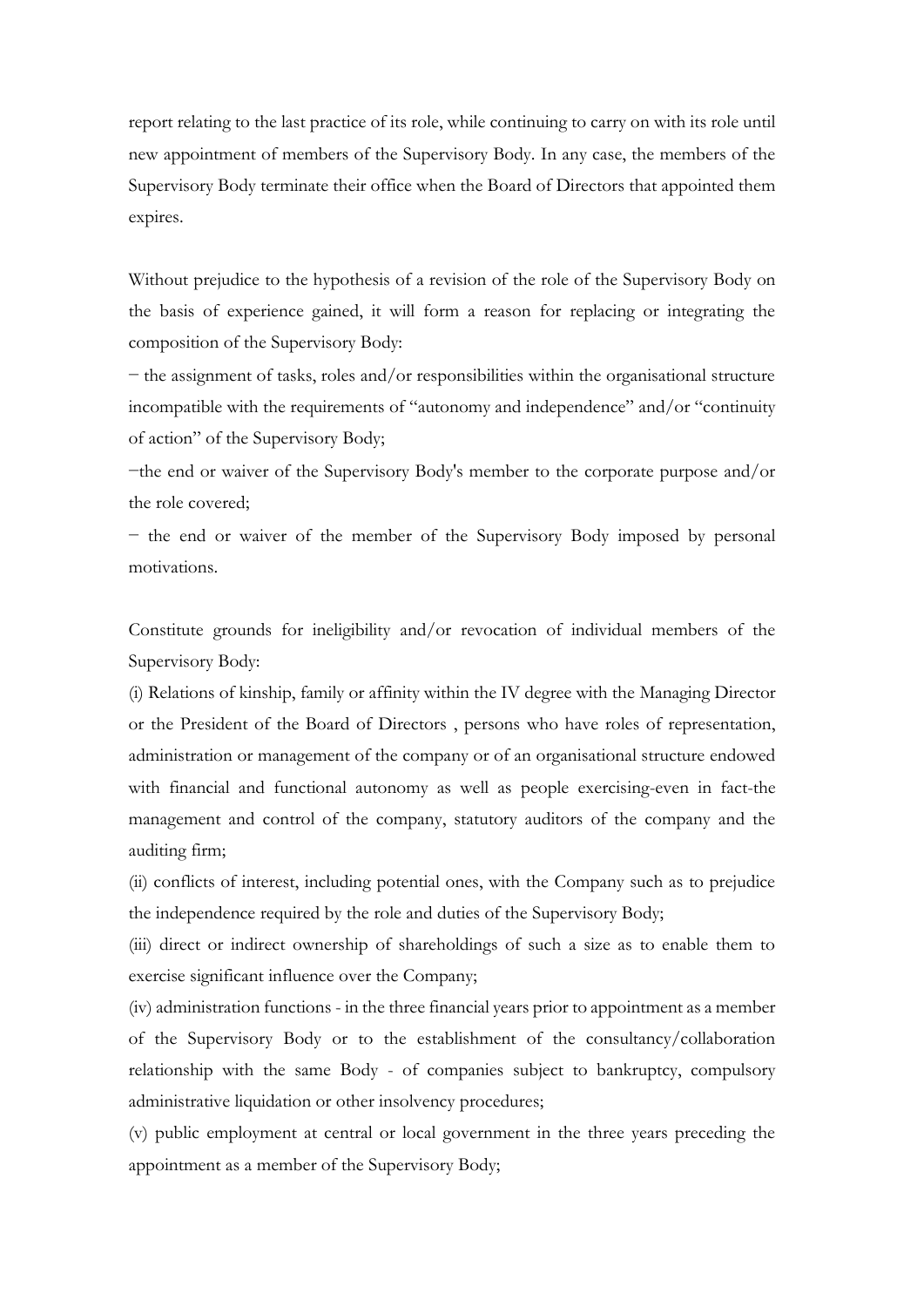(vi) judgement of conviction, also not final judgement, or application of the penalty on request (so-called "plea-bargain"), in Italy or abroad, for the relevant violations for the administrative responsibility of the Entities pursuant to legislative decree no. 231 of 2001;(vii) Conviction, even if not final judgement, that is, a sentence of "plea bargain" to a penalty which imports, even temporarily, the prohibition from the public offices, or the temporary prohibition by the managerial offices of legal persons and undertakings.

Where any of the above-mentioned reasons for replacement or integration or ineligibility and/or revocation were to be borne by a member, they shall give immediate notice to the other members of the Supervisory Body and automatically they will forfeit from their role. The Supervisory Body shall communicate the news and the replacement proposal to the Board of Directors.

In some particular cases, the Managing Director or the President of the Board of Directors may suspend the functions and/or powers of the Supervisory Body and the appointment of an interim or the withdrawal of powers. It shall constitute grounds for suspension or withdrawal:

• omitted or insufficient vigilance on the part of the Supervisory Body resulting from a judgement of conviction, even if not final judgement, issued against the Company pursuant to Legislative Decree no. 231 of 2001 or by sentence of application of the penalty on request (plea for agreement);

• serious failure to fulfil the functions and/or powers of the Supervisory Body.

# <span id="page-12-0"></span>**2.3 Functions, powers and budget of the Supervisory Body**

The tasks of the Supervisory Body are defined as:

• the supervision of the effectiveness of the 231 Model; monitoring of the implementation and the updating of the 231 Model;

• the examination of the adequacy of 231 Model, i.e. of its effectiveness in preventing illicit behaviour;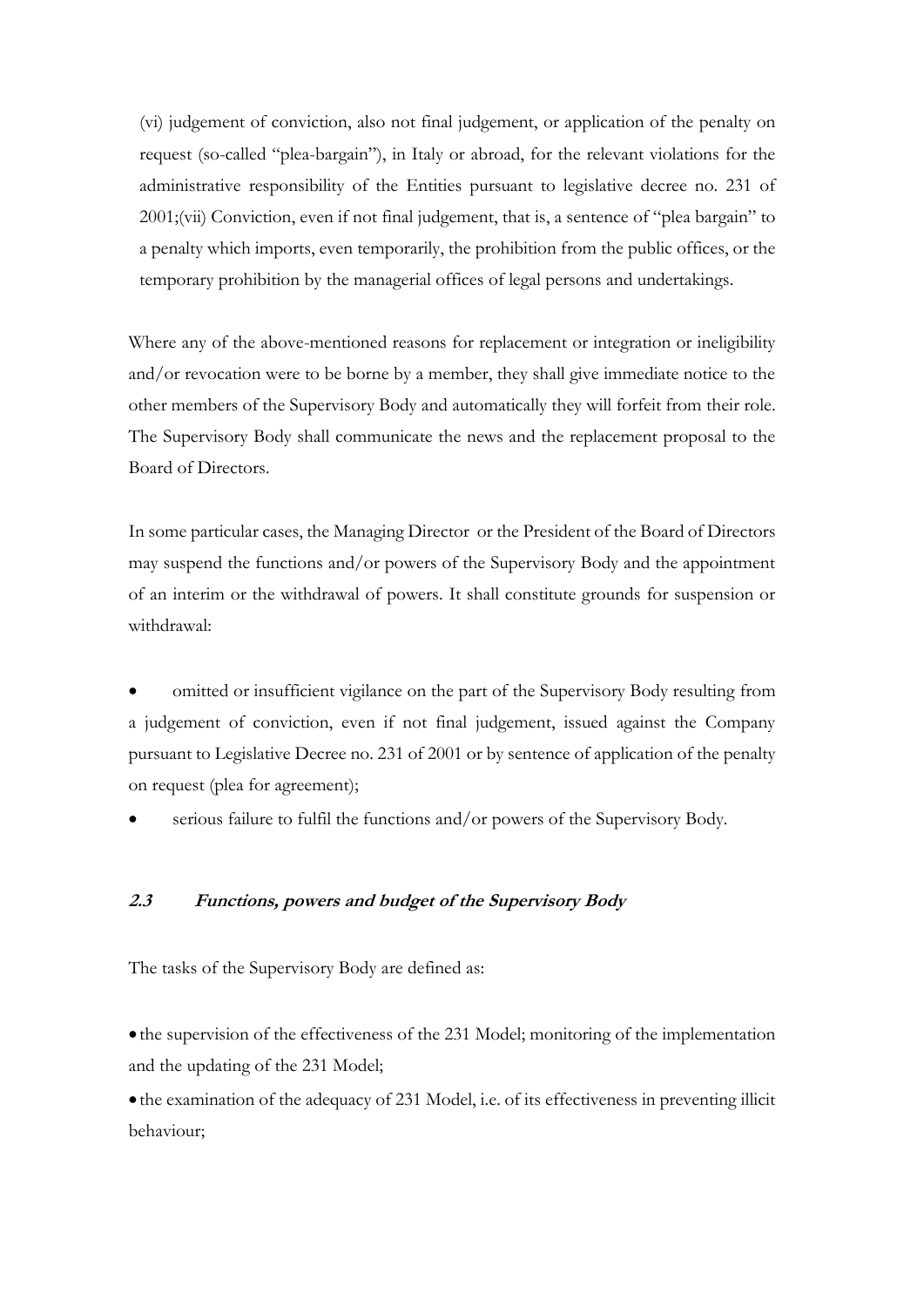• the analysis on the maintenance, in time, of the solidity and functionality requirements of the 231 Model; the promotion of the necessary update, in a dynamic sense, of the 231 Model;

• the approval of the annual programme of supervisory activities in the framework of the Company's structures and functions (hereinafter the "Supervisory Programme"), in line with the principles and contents of 231 Model and with the verification and control plan for the system of internal control; the coordination of the implementation of the Supervisory Programme and the implementation of planned and unprogrammed control interventions; the examination of the results of the activities carried out and its reporting; elaboration of directives for business functions;

• the handling of the information flows of competence with the company functions;

• any other task attributed by law or 231 Model.

During the execution of the tasks assigned, the Supervisory Body has unrestricted access to company information for investigation, analysis and control activities. Information is required, in the light of any company function, employee and/or component of the social organs, in the face of requests from the Supervisory Body, or the occurrence of relevant events or circumstances, in order to carry out the activities of the Supervisory Body.

The Supervisory Body must be equipped with autonomous spending capacity, based on the budget assigned to it by the BoD on an annual basis on the proposal of the SB itself, brought in line with the tasks to be performed; this capacity may be exercised for the needs deriving from the performance of the assigned tasks and whenever the Body decides to make use of services or external professionals in order to supervise the functioning, effectiveness and observance of the Model, as well as to take care of its constant and timely updating, as part of the implementation of the provisions in compliance with Legislative Decree no. 231/2001.

The Supervisory Body is entitled, with autonomous powers of representation, to conclude, modify and/or resolve professional assignments to third parties possessing the specific competences necessary for the best execution of the task.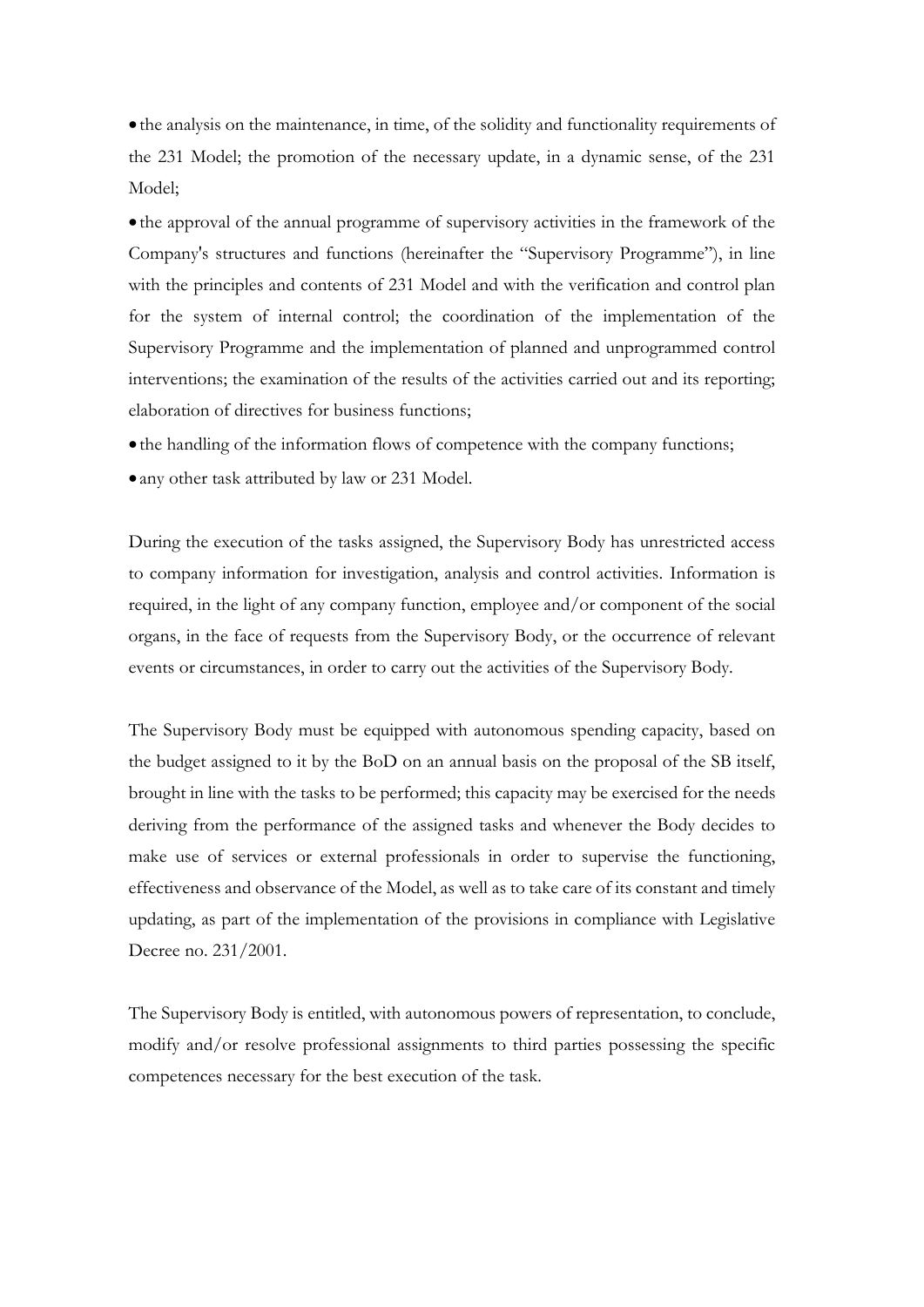#### <span id="page-14-0"></span>**2.4 Information flows to and from the Supervisory Body**

## <span id="page-14-1"></span>**2.4.1 Reporting of the Supervisory Body to the corporate bodies**

The Supervisory body shall report on the implementation of the Model, the emergence of any critical aspects, the need for amending interventions. There are distinct *reporting* lines: The Supervisory Body:

i)reports to the Board of Directors, making it aware, whenever it deems appropriate, of significant circumstances and facts of its office.

ii) The Supervisory Body immediately communicates the occurrence of extraordinary situations (for example: significant violations of the principles contained in the Model, legislative innovations in the field of administrative liability of institutions, etc.) and urgent reports;

iii) presents a written report, on a periodic basis at least half-yearly, to the Board of Directors, that shall contain, at least, the following information:

a) the summary of the activities carried out during the period and a plan of the activities envisaged for the following period;

b) any problems or criticality conditions arising during the course of the supervisory activity;

c) if not subject to previous and appropriate warnings:

the corrective actions to apply in order to ensure the efficacy and/or effectiveness of the Model, including those necessary to remedy the organisational or procedural deficiencies established and suitable to expose the company to the danger of relevant crimes being committed for the purposes of the decree, including a description of any new "sensitive" activities identified;

always respecting the terms and modalities indicated in the system of penalties adopted by the company under the Decree, the indication of the established behaviours and results not in line with the Model, with a contextual proposal about the penalty deemed most appropriate to the person responsible for the infringement or the function and/or process and/or the area concerned;

d) the report of the warnings received from internal and external entities, including as directly found, in order to alleged violations of the forecasts of this Model, the prevention protocols and the related implementation procedures and the infringement of the Code of Ethics, and the outcome of the consequent verifications carried out;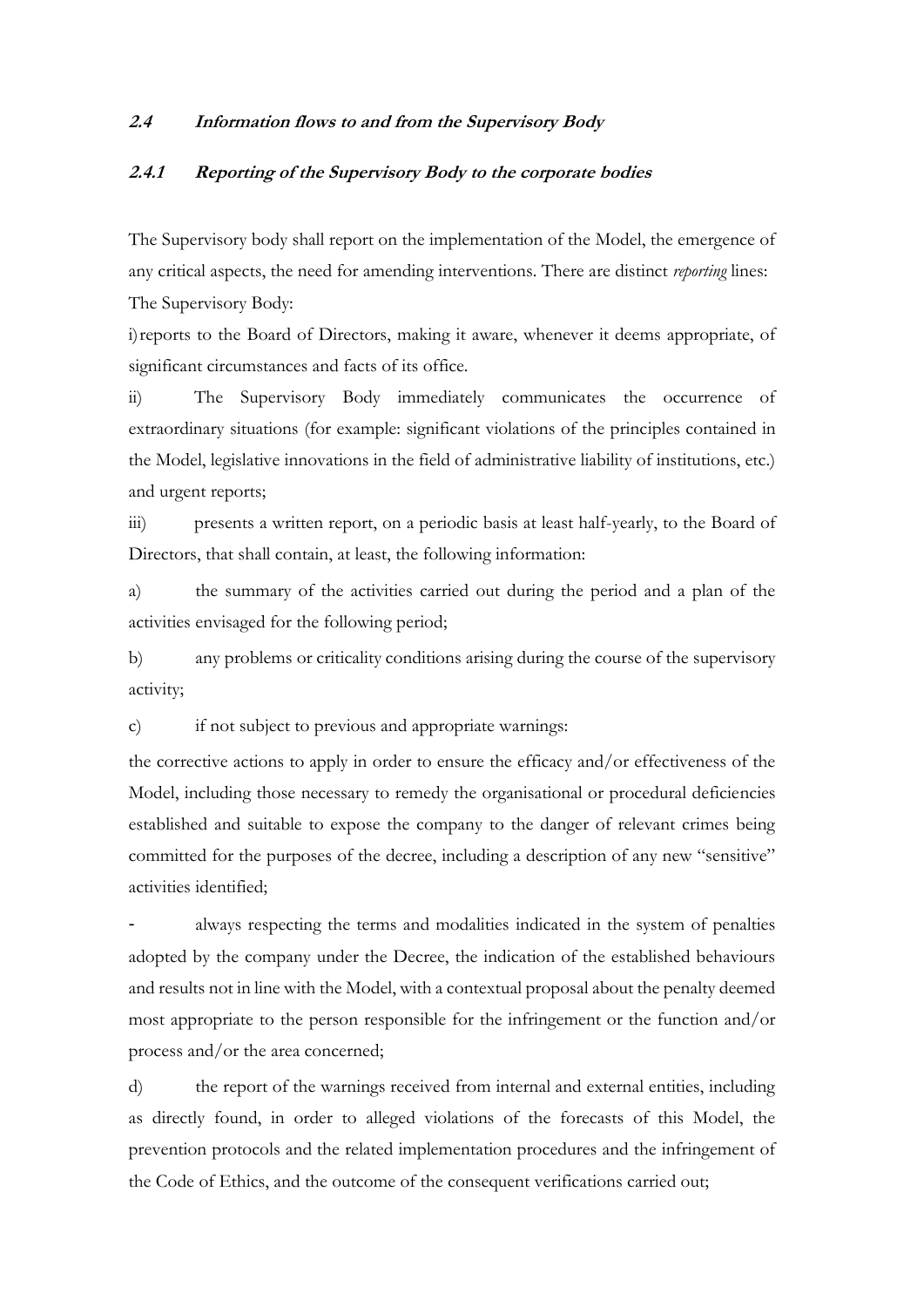e) information on the possible commission of crimes relevant to the Decree;

f) the disciplinary measures and any sanctions applied by the Company, with reference to violations of the forecasts of this model, the prevention protocols and the related implementation procedures, and the violations of the forecasts of the Code of Ethics;

g) the reporting of any changes in the regulatory framework and/or significant modifications of the Company's internal structure and/or the methods of carrying out business activities that require an update of the Model;

h) the reporting of any conflict of interest situation, even potential of a member of the Supervisory Body;

i) Any proposals to update the Model.

In addition to these flows, the Supervisory Body has the duty to report to the Board of Directors– promptly, when necessary, or at least in the semi-annual report – facts, circumstances or organisational deficiencies encountered in the supervisory activity which highlight the need or the opportunity to modify or integrate the Model.

The Board of Directors and the Board of Auditors are empowered to summon the Supervisory Body at any time so that they may inform them of their activities.

Meetings with the corporate bodies to which the Supervisory Body relates must be documented. The Supervisory Body takes care of the archiving of the relevant documentation.

## <span id="page-15-0"></span>**2.4.2 Reporting to the Supervisory Body**

The Supervisory Body must be promptly informed, by means of a special communication system, of those acts, behaviours or events that may lead to a violation of the Model or which, more generally, are relevant for the purposes of the better efficacy and effectiveness of the Model.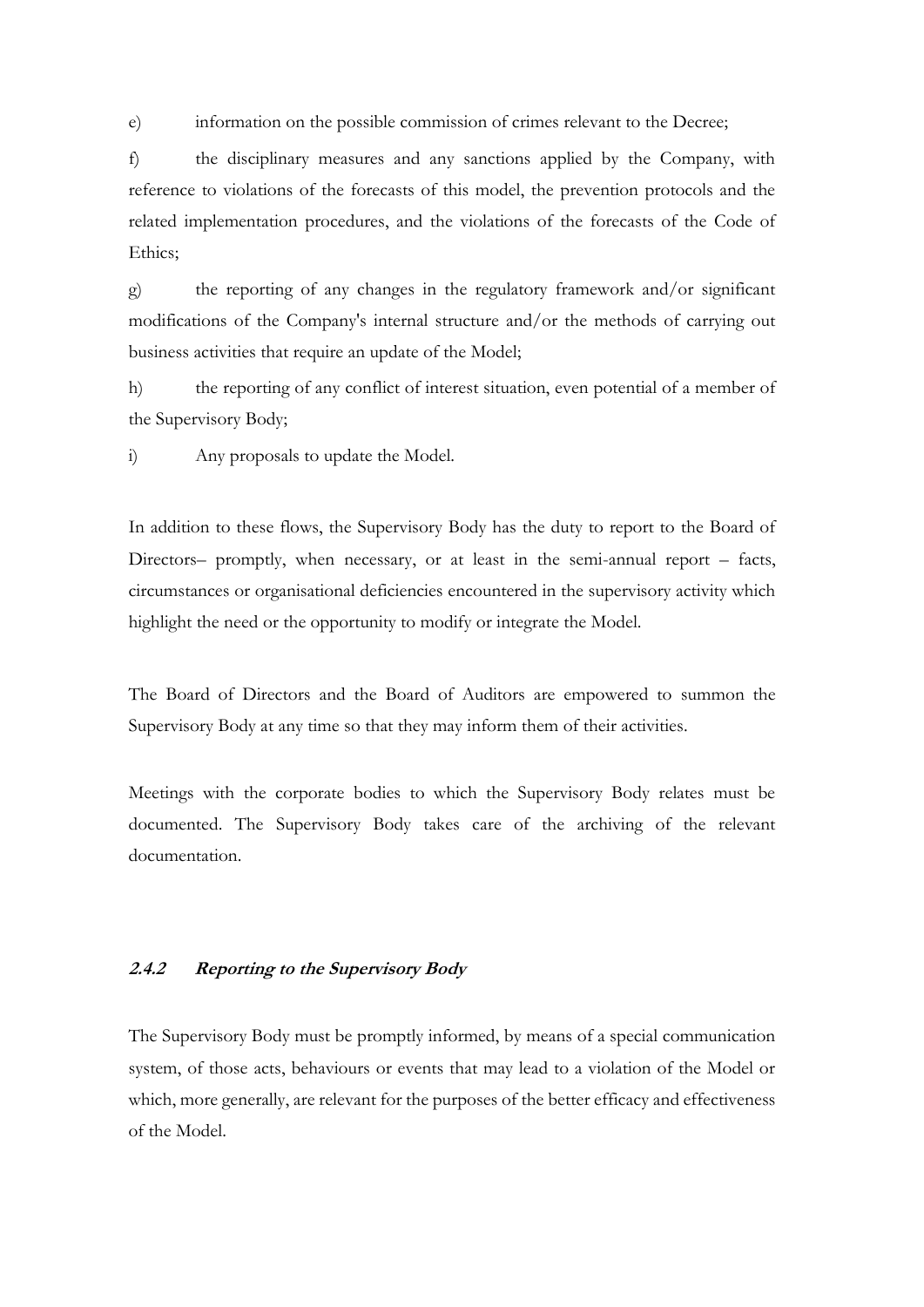All Recipients of the Model communicate all useful information to the Supervisory Body to facilitate the performance of the checks on the correct implementation of the Model. In particular, the Managers of Organisational Units operating in the context of sensitive activities must transmit to the Supervisory Body: i) at the deadlines previously agreed, the so called "information flows", i.e. the list of operations/transactions that fall within the "sensitive" activities envisaged by the Company's Model; ii) any anomalies or atypicalities found within the available information. Furthermore, should they encounter areas of improvement in the definition and/or application of the control standards defined in this Model, they will promptly report these circumstances to the Supervisory Body.

The following general requirements apply in this respect:

the Supervisory Body evaluates at its discretion and under its responsibility the received reports and the cases in which it is necessary to act<sup>1</sup>;

the resolutions in order of the outcome of the investigation must be justified in a written form.

The obligation to inform on any contrary behaviour to the provisions contained in the Model is part of the broader duty of diligence and obligation of loyalty of the working provider. The correct fulfilment of the obligation of information on the part of the work provider cannot give rise to the application of disciplinary sanctions<sup>2</sup>.

The Company adopts appropriate and effective measures to ensure that confidentiality is always ensured as to the identity of those who transmit to the Supervisory Body useful information to identify behaviour that is not in accordance with the Model, the procedures established for its implementation and procedures established by the internal control system, without prejudice to statutory obligations and the protection of the rights of the Company or persons wrongly accused and/or in bad faith.

<sup>&</sup>lt;sup>1</sup> "It should be clarified that the information provided to the Supervisory Body aims at enabling it to improve its control *planning activities and not, instead, to impose on it timely and systematic verification of all the phenomena represented. In other words, the Supervisory Body does not have an obligation to act whenever there is a report, being left to its discretion and responsibility to establish in which cases to take action.*" Confindustria, *Guidelines*, *cit.* page 45.

<sup>2</sup> "*By regulating the procedures for fulfilling the obligation to provide information, it is not intended to encourage the phenomenon of the carry-over of the so-called* internal rumors *(*whistleblowing*), but rather to create that* reporting *system of real facts and/or behaviours that does not follow the hierarchical line and that allows staff to report cases of violation of rules by others within the body, without fear of retaliation. In this sense, the Supervisory Body also assumes the characteristics of the* Ethic Officer*, without - however - giving it disciplinary powers that it will be appropriate to allocate in a special committee or, finally, in the most delicate cases to the Board of Directors.*" Confindustria, *Guidelines*, *cit* page 46.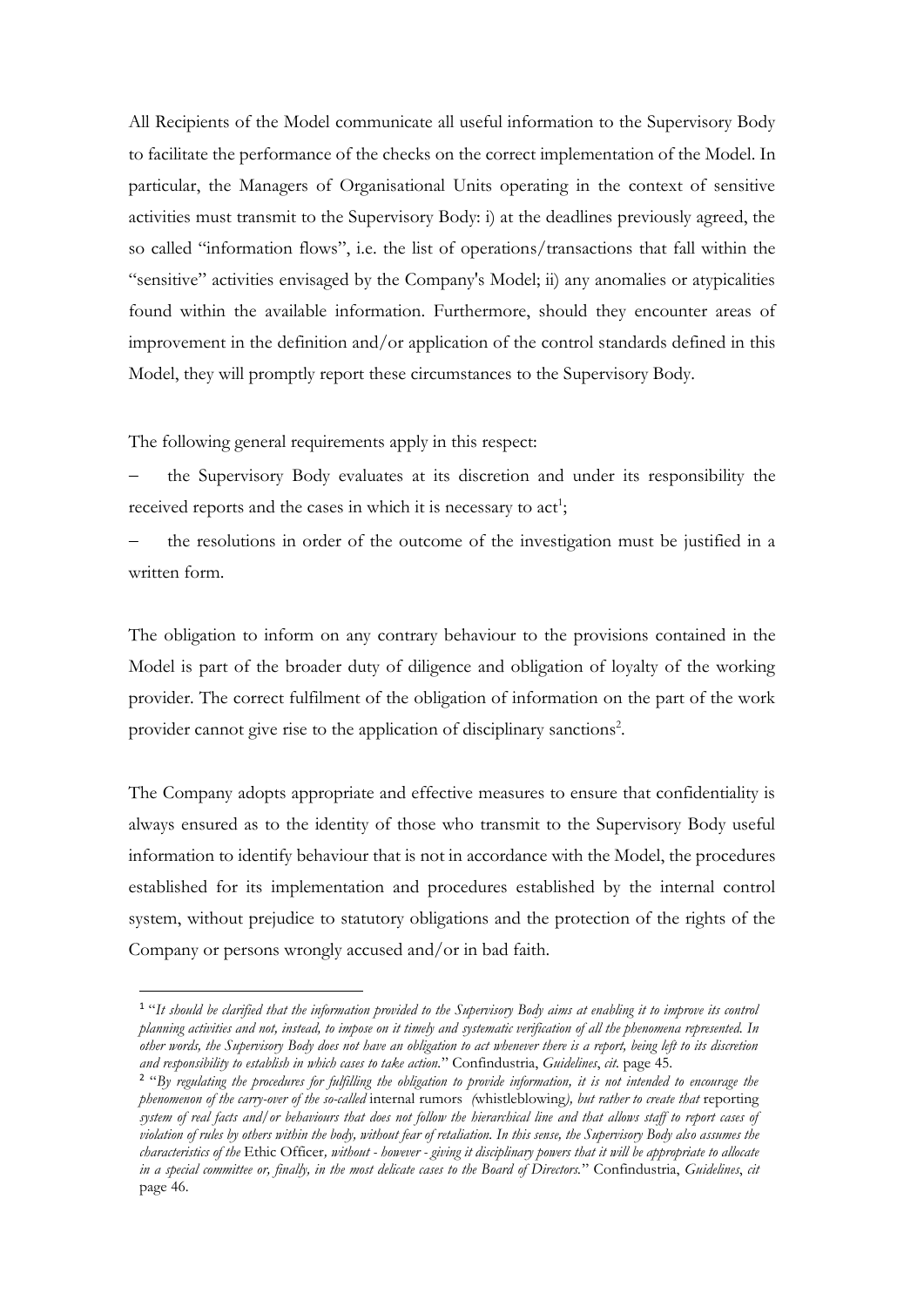Any form of retaliation, discrimination or penalisation against those who carry out good faith reports to the Supervisory Body is prohibited. The Company reserves every action against anyone who performs in bad faith untruthful reports.

## <span id="page-17-0"></span>**2.4.3 Whistleblowing**

Pursuant to Article 6, paragraph 2-bis of Legislative Decree no. 231/2001, specific reporting channels are made available to the recipients of this Model in order to highlight unlawful conduct based on precise and consistent factual elements.

This can affect possible violations with respect to what is expected:

- by Legislative Decree no. 231/01);
- from this Model;
- the Company's Code of Ethics;

- from the internal documents adopted by the Company in implementation thereof (e.g. procedures and policies).

The warnings will be collected through the following channels:

- through the electronic mail box dedicated to the Supervisory Body (odv@vinavil.it), a channel that guarantees, with computerised methods, the confidentiality of the identity of the reporter;

- in printed and confidential form, by ordinary mail addressing them to: Vinavil S.p.A. - FAO Supervisory Body - Via Valtellina, 63 - 20159 Milan (MI));

- online Whistleblowing portal which provides a guided path for the Whistleblower; the Whistleblowing Portal can be reached at the following web address:https://segnalazioni.mapei.eu

The reports will be handled in line with the provisions of the internal organisational provisions adopted by the Company on Whistleblowing, and, in particular, with the Whistleblowing Policy issued by the Company and published on the company website in the Whistleblowing Section.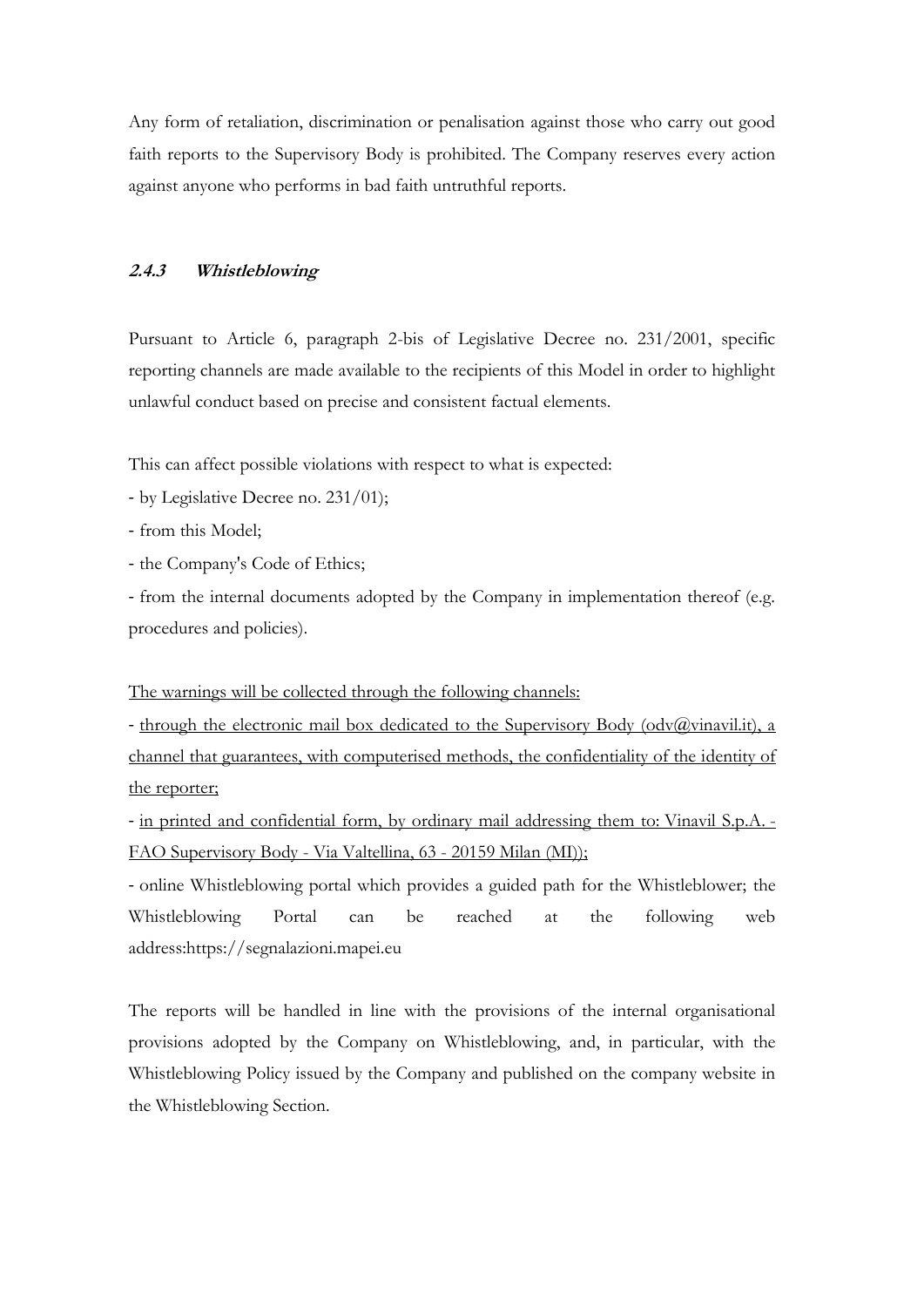The company guarantees the confidentiality of the identity of the reporter under Law no. 179/2017.

It is also prohibited to retaliate or discriminate, whether directly or indirectly, against the informer reasons connected, directly or indirectly, to the reporting.

It is also pointed out that, under art. 6, paragraph 2-bis, letter d), of Legislative Decree no. 231/01, in addition to the provisions of Chapter 5 "Elements of the Structure of the Disciplinary System", there are additional sanctions "against those who violate the measures of protection of the whistleblower, as well as those who carry out with malicious or guilty reports that are found to be unfounded" (see Chapter 5 for more details).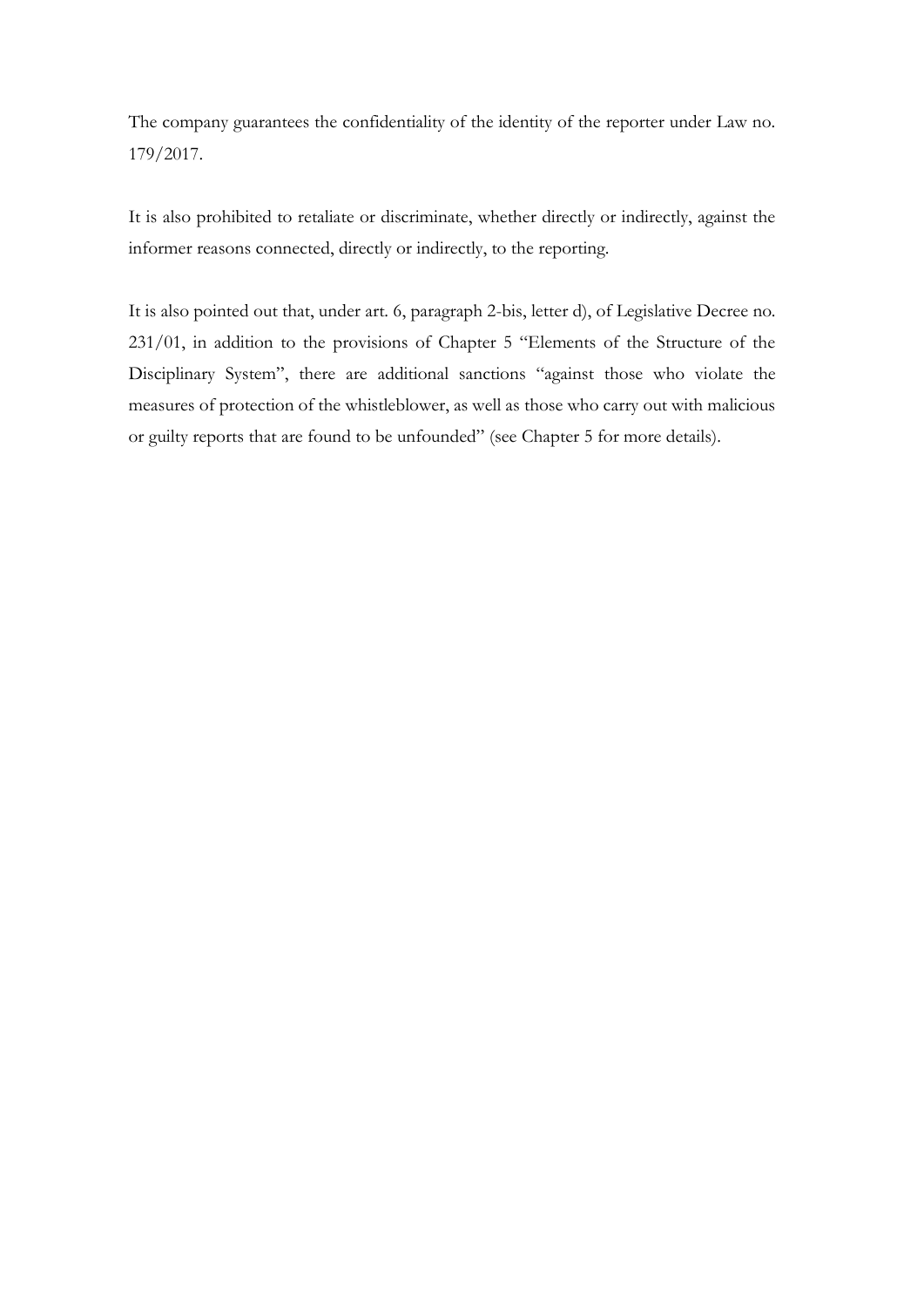#### <span id="page-19-0"></span>**3. Elements of the disciplinary system**

## <span id="page-19-1"></span>**3.1 Function of the disciplinary system**

Art. 6, paragraph 2, lett. e) and art. 7, paragraph 4, lett. b) of Legislative Decree no. 231/2001 establish (with reference to subjects in top positions, Key Officers and subjects subject to other management) the necessary preparation of "*a disciplinary system suitable for sanctioning non-compliance with the measures indicated in the Model*".

The definition of penalties, commensurate with the violation and equipped with deterrence, applicable in the event of a violation of the measures contained in the Model, is intended to contribute: (i) to the effectiveness of the Model itself, and (ii) to the effectiveness of the control action of the Supervisory Body.

The application of the system is independent of the conduct and of the outcome of the criminal proceedings, which may have been initiated by the competent judicial Authority.

## <span id="page-19-2"></span>**3.2 Measures against employed persons**

The violation of the individual provisions and rules of conduct referred to in the Model by Vinavil employees is always a disciplinary offence.

The Company asks its employees to report any violations and the same evaluates in a positive way the contribution made, even if the person who made the report contributed to that violation.

For the investigation of the infringements concerning the Model, the disciplinary proceedings and the enforcement of the related sanctions, the powers already granted, within the limits of the respective proxies and powers, to Vinavil's Managing Director remain valid.

Regarding the type of penalties imposed, in the case of a subordinate employment relationship, any sanction must comply with the procedures provided by art. 7 of the Workers' Statute, characterised, in addition to the principle of typical violations, also by the principle of typical sanctions.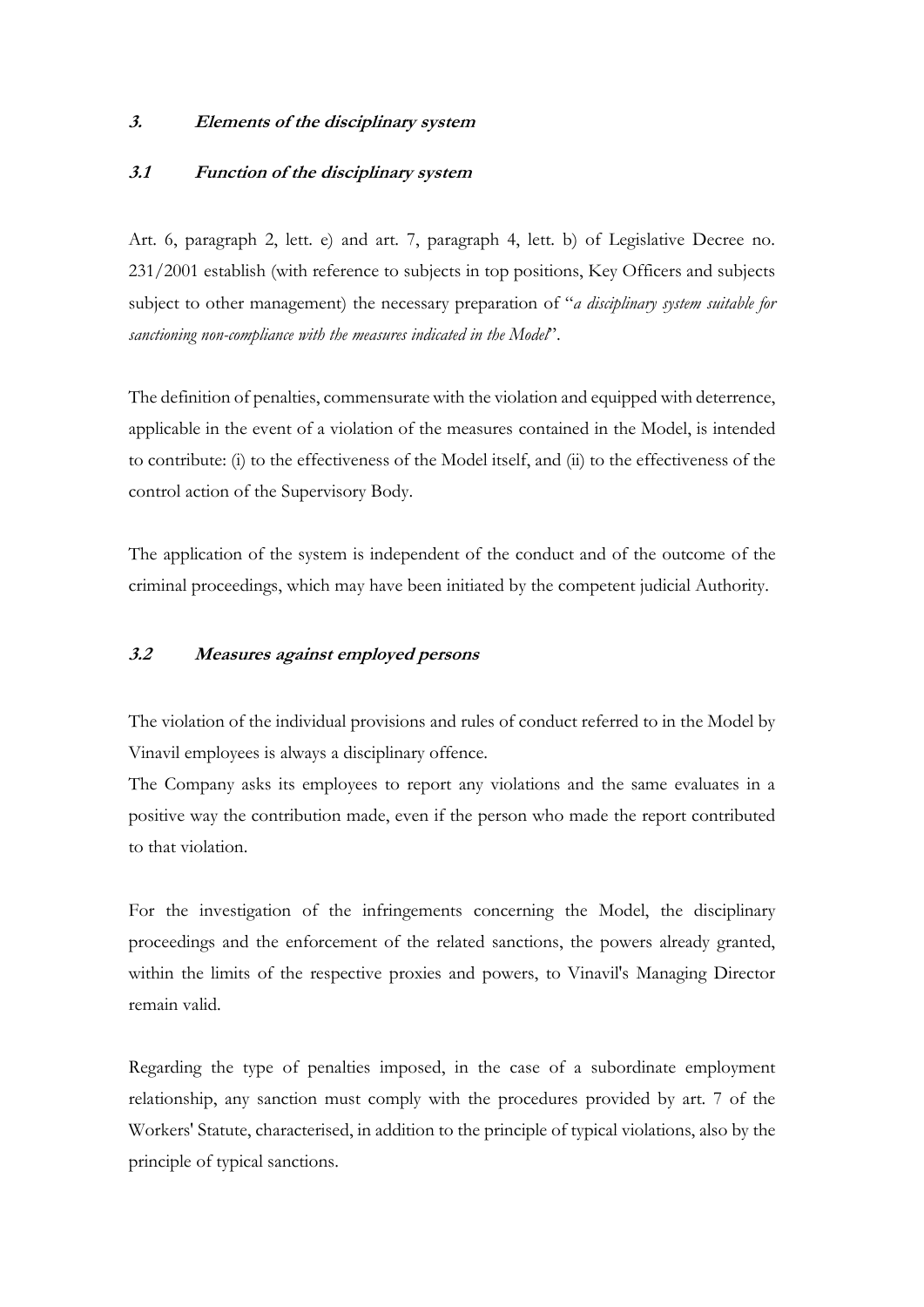In addition to the details in the following paragraphs, pursuant to art. 6, paragraph 2-bis of Legislative Decree no. 231/2001, as amended by Law no. 179/2017, the employee is punished if, in breach of the internal procedures provided by the Model in matters of Whistleblowing, or by adopting a conduct that does not comply with the requirements of the Model, acts of retaliation or discrimination, direct or indirect, against the reporter for related reasons, directly or indirectly, to the reporting; or makes serious reports with misconduct or gross negligence that prove to be unfounded.

# <span id="page-20-0"></span>**3.3 Measures against non-executive employees**

The conduct of employees in violation of the behavioural rules contained in the Model and Code of Ethics constitutes non-compliance with a primary obligation of the relationship and, consequently, constitutes a disciplinary offence.

In relation to the measures applicable to non-executive employees, the Company's sanction system finds its primary source in the following National Collective Labour Agreements (CCNL) applied: Chemical National Collective Labour Agreement;

It should be stated that the penalty imposed must be proportionate to the seriousness of the violation committed and, in particular, it will have to take into account:

the subjective element, thus, the intentionality of the behaviour or degree of guilt (negligence, recklessness or impertinence);

the overall behaviour of the employee with particular attention to whether or not disciplinary precedents subsist;

the level of responsibility and autonomy of the employee who is the perpetrator of the disciplinary offence;

the involvement of other people;

the seriousness of the effects of disciplinary offence, that is the level of risk to which the company can reasonably be exposed as a result of the disputed breach;

other special circumstances that are related to the offence.

The disciplinary measures that employees may incur in the event of a violation of the Model are, according to methods and criteria of graduality proportional to the violations committed, those envisaged by the applicable legislation and reference negotiation.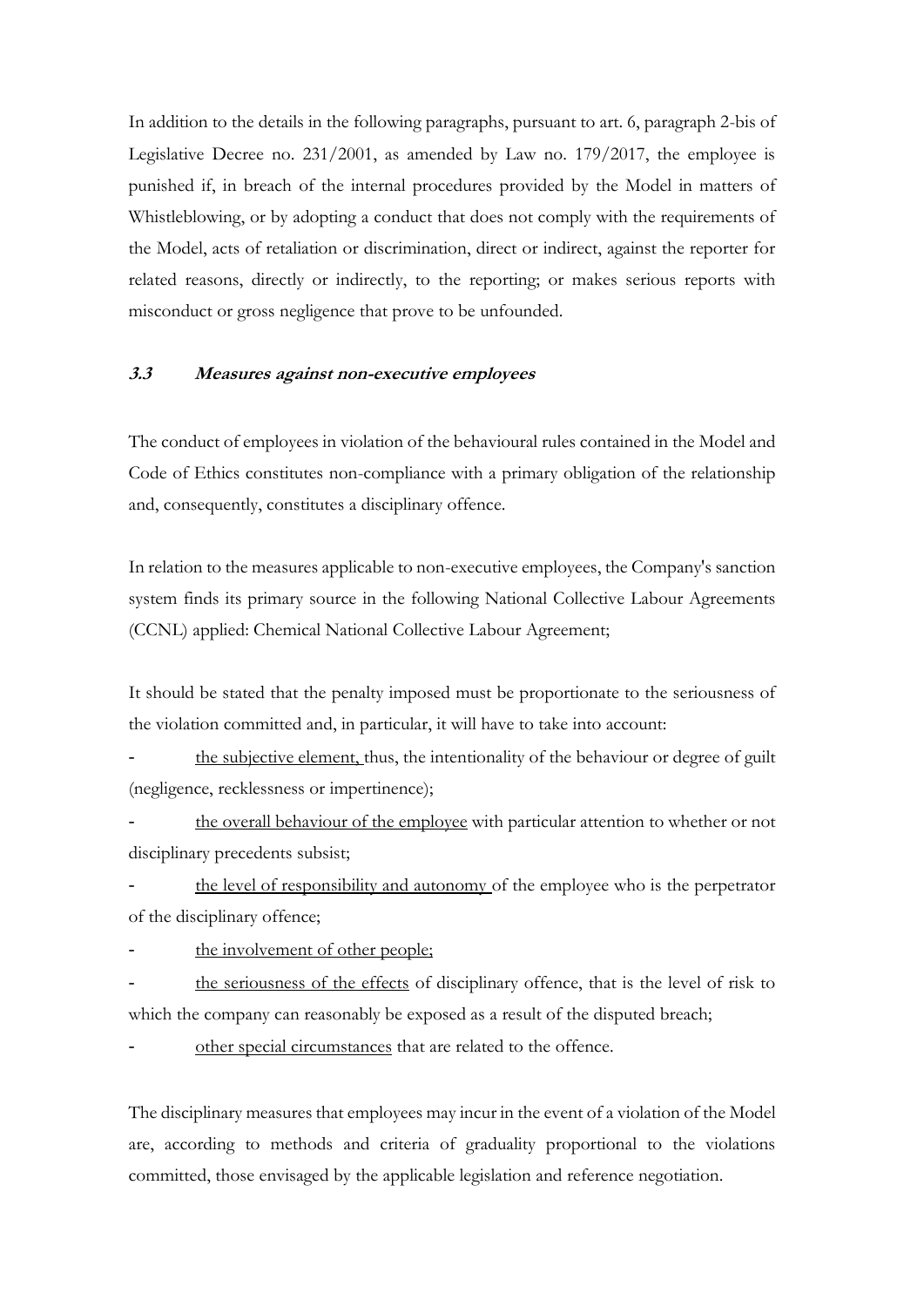Behaviours subject to the application of disciplinary sanctions pursuant to Legislative Decree no. 231/2001 are described in the list below.

1. The employee who omits to perform with due diligence the tasks and duties provided by internal procedures or violates the requirements of the Model and the documents to which it refers in relation to information to the Supervisory Body or controls to be performed or that, in any case, in the performance of activities classified as "sensitive" to the senses and effects of the Model incur shall incur a slight violation for the first time of the provisions of the Model, provided that from that violation does not fall for the company externally have a greater negative impact.

In the conduct in question, a lack of punishment is found to be punishable by the disciplinary sanction of verbal or written reprimand depending on the seriousness of the violation committed.

2. The employee who, on several occasions, omits to perform with due diligence the tasks and tasks provided by internal procedures or violates the requirements of the Model and the documents to which it refers in relation to information to the Supervisory Body or controls to be carried out or that, in any case, in the performance of activities classified as "sensitive" to the senses and effects of the Model, repeatedly adopts a non-compliant behaviour that does not comply with the requirements of the Model.

The behaviour in question is recognised as a fault punishable by the disciplinary sanction of a fine.

3. The employee who omits to perform with due diligence the tasks and duties provided by internal procedures or violates the requirements of the Model and the documents to which it refers in relation to information to the Supervisory Body or controls to be carried out or that, in any case, in the performance of activities classified as "sensitive" to the senses and effects of the Model, adopts a behaviour that does not comply with the requirements of the Model, carrying out acts contrary to the interest of the company, exposing the a situation of danger to the integrity of the company's assets.

This behaviour can be punished with a disciplinary sanction of suspension up to 1 day.

4. The employee who, in violating the internal procedures provided by the Model, by adopting, in the performance of activities classified as "sensitive" to the senses and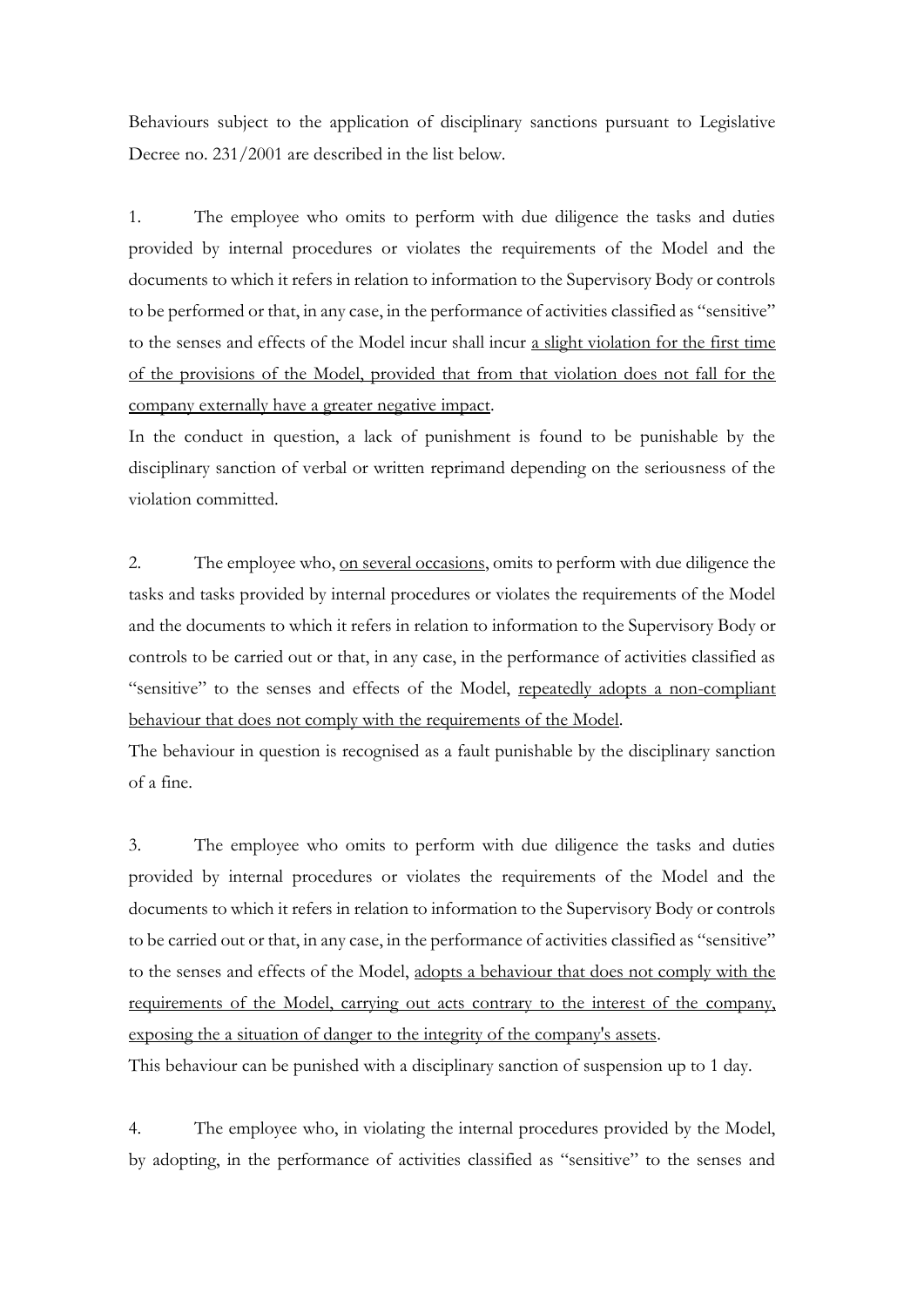effects of the Model, a behaviour that does not comply with the requirements of the Model, causes damage to the company by performing acts contrary to the interest of the same, i.e. the worker who is re-offending more than the third time in the year in the shortcomings referred to points 1, 2 and 3.

The behaviour in question is identified as a fault punishable by the disciplinary sanction of the suspension from the service and from the 3-day remuneration.

5. The employee who adopts, in the performance of activities classified as "sensitive" to the senses and effects of the Model, a conduct that does not comply with the requirements of the Model and is uniquely directed to the fulfilment of a crime sanctioned by Legislative Decree no. 231/2001.

The behaviour in question is recognised as a fault punishable by the disciplinary sanction of dismissal with notice (dismissal for justified subjective reason).

6. The employee who adopts, in the performance of activities classified as "sensitive" to the senses and effects of the Model, a conduct in violation of the requirements of the Model such as to determine the concrete application of the company of Legislative Decree no. 231/2001, as well as the worker who is a repeat offender more than the three times in a year of the shortcomings referred to in paragraph 4.

The behaviour can be punished with the disciplinary sanction of dismissal without notice (dismissing for good cause).

#### <span id="page-22-0"></span>**3.4 Measures against executives**

The Company's executives, in the course of their professional activity, have an obligation both to comply and to enforce the requirements contained in the Model to their employees.

The Company enforces the National Collective Labour Agreement for Industry Executives for Executive Employees.

It is to be considered sanctionable, as an example, for violation of the provisions contained in the Model, the misconduct carried out by the executive who: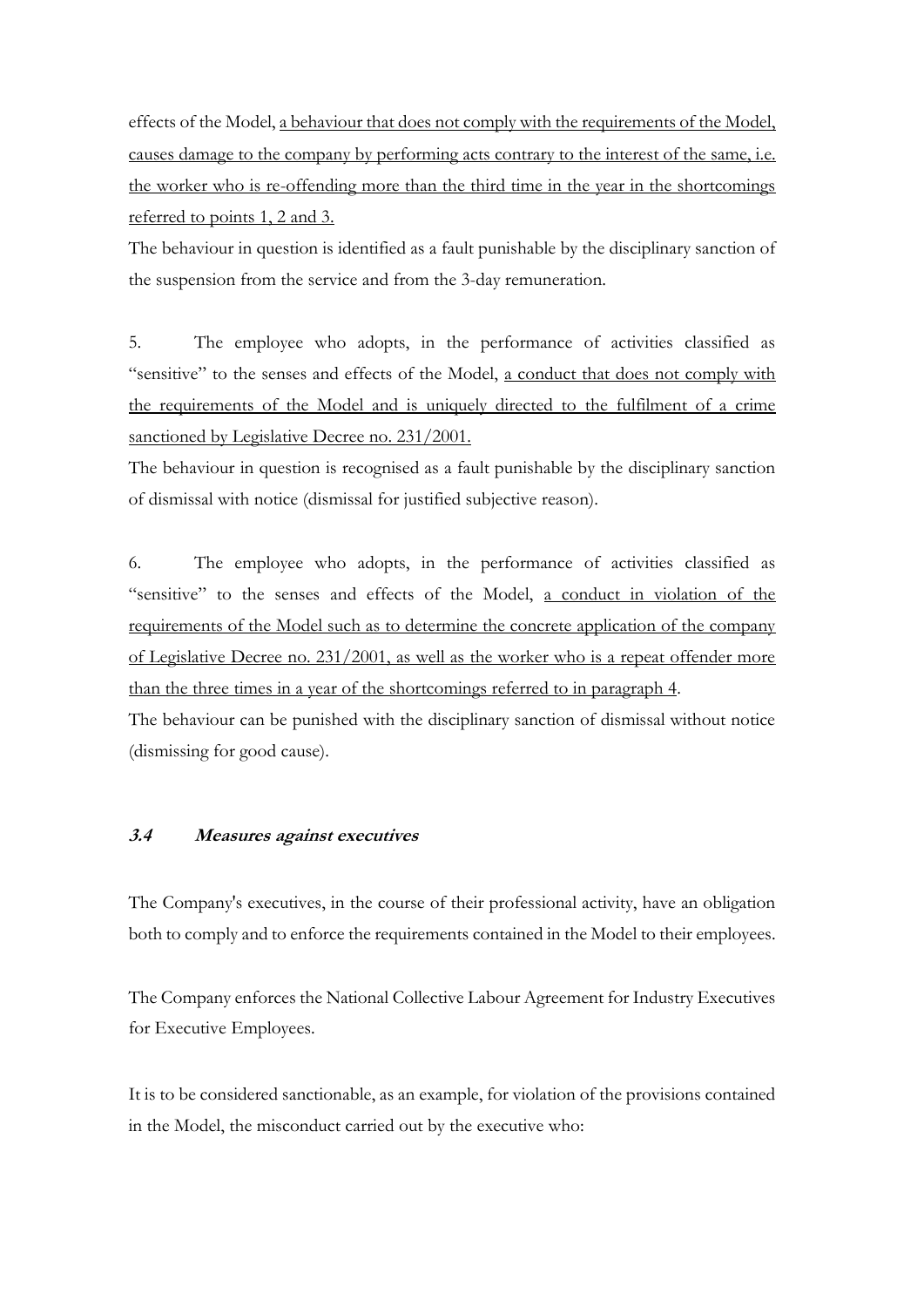- omits to supervise the staff of whom they are hierarchically superior, to ensure compliance with the provisions of the Model for the conduct of activities in areas at risk of crime and for instrumental activities in operational processes at risk of crime;

- does not report any observances and/or anomalies related to the fulfilment of the obligations referred to in the Model, if they know, such as to render ineffective the Model, resulting in potential danger to the Company imposition of sanctions referred to in Legislative Decree no. 231/2001;

- does not report to the Supervisory Body critical issues concerning the conduct of activities in areas at risk of crime, which are found during the monitoring by the authorities in charge; - incurs one or more serious violations of the provisions of the Model, such as to result in the commission of the crimes covered in the Model, thus exposing the Company to the application of sanction pursuant to Legislative Decree no. 231/2001.

In the event of a breach of the provisions and rules of conduct contained in the Model by an executive, Vinavil, on the basis of the principle of seriousness, recidivism, direct noncompliance, non-supervision, adopts the measure deemed most appropriate in accordance with the provisions of the contractual regulations and applicable legislation.

If the violation of the Model defined from the lack of the relationship of trust between the Company and the Executive, the penalty is identified in the dismissal.

## <span id="page-23-0"></span>**3.5 Measures against the Board members**

The Supervisory Body informs the Board of Auditors (Collegio Sindacale) of the news of a violation of the Model committed by the Board members. The Board of Auditors undertakes the necessary investigations and takes appropriate action.

#### <span id="page-23-1"></span>**3.6 Measures against Statutory Auditors**

On the news of the violation of the regulations and rules of conduct of the Model by one or more statutory auditor, the Supervisory Body must promptly inform the other members of the Board of Auditors and the Managing Director.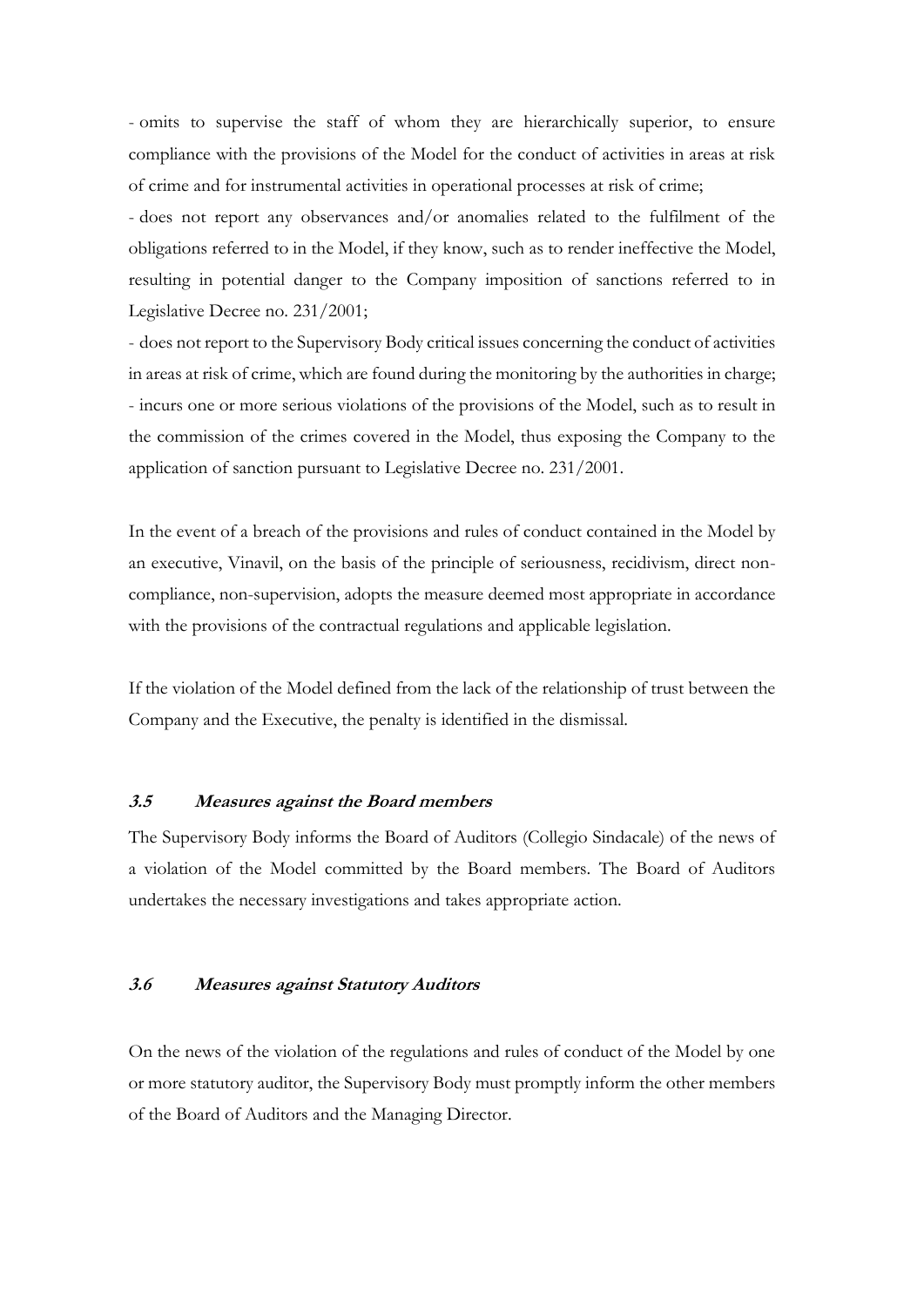#### <span id="page-24-0"></span>**3.7 Measures against the Supervisory Body**

In the case of negligence and/or impertinence of the Supervisory Body in monitoring the correct application of the Model and its compliance and in not having been able to identify cases of violation at the same, defining the necessary corrective actions, the Board of Directors will take appropriate action in accordance with the current legislation, including the revocation of the role and save the compensation claim.

# <span id="page-24-1"></span>**3.8 Measures against commercial partners, consultants or other subjects having contractual relationships with the Company**

The violation by commercial partners, consultants, or other subjects having contractual relationships with the Company for carrying out activities deemed sensitive to the provisions and rules of conduct provided by the Model applicable thereto, or the possible commission of the crimes contemplated by Legislative Decree no. 231/2001 by the same, will be sanctioned in accordance with the specific contractual clauses that will be included in the relative contracts.

These clauses, making explicit reference to compliance with the provisions and rules of conduct set out in the Model, may provide, for example, for the obligation on the part of these third parties not to adopt acts or behave in such a way as to result in a violation of the Model by the Company.

In the event of a breach of this obligation, the Company must be entitled to terminate the contract with possible application of penalties.

The right of the Company to provide for the application of sanctions in the event of violation of such obligations and to request compensation for damages remains unaffected.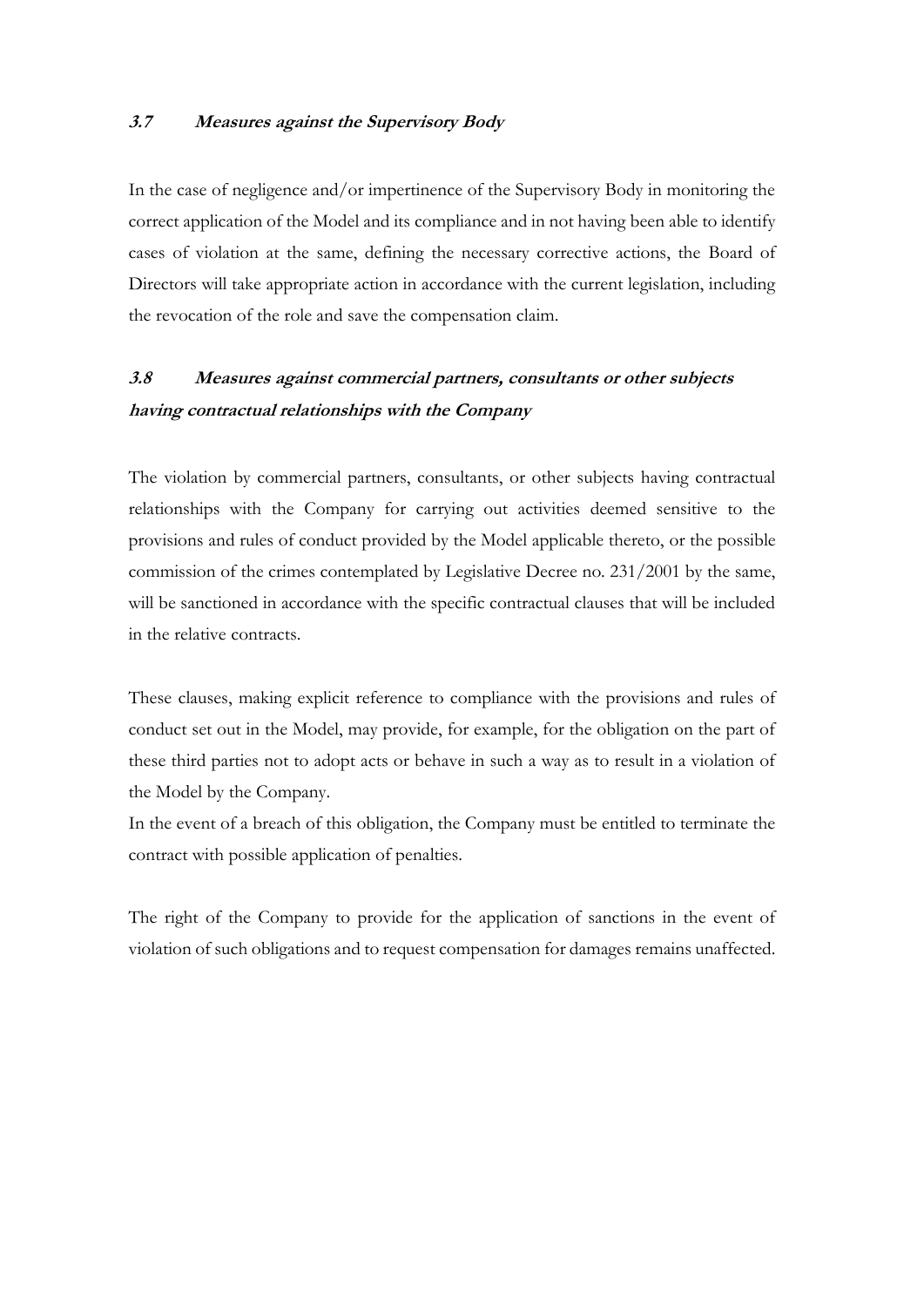#### <span id="page-25-0"></span>**4. Training and communication general principles**

## <span id="page-25-1"></span>**4.1 Introduction**

Wide disclosure is given, inside and outside the structure, of the content in the Model. According to the Confindustria Guidelines, communication to and training of the staff are important requirements for the implementation of the Model, as specifically prescribed by Legislative Decree no. 231/2001. Vinavil is committed to facilitating and promoting Key Officer knowledge and understanding of the Model, with a degree of diversity in which it differs depending on the position and roles within the Company, and to respect and apply the Model as well as to proactively participate in keeping employees informed.

The communication and training activity is supervised by the Supervisory Body, which is assigned, among others, the tasks of "promoting initiatives for the dissemination of knowledge and understanding of the Model, as well as for the training of the awareness of the same to comply with the principles contained in the Model" and to "promote communication and training on the contents of Legislative Decree no. 231/2001, on the impacts of the legislation on the company's business activities and behavioural standards."

#### <span id="page-25-2"></span>**4.2 Employees**

Each employee is required to: i) acquire awareness of the contents of the Model, ii) know the operating methods with which their activities must be carried out; iii) actively contribute, in relation to their role and responsibilities, to the effective implementation of Model, pointing out any shortcomings found in it.

In order to guarantee an effective and rational communication activity, the Company promotes the knowledge of the contents and principles of the Model and of the implementation procedures within the organisation applicable to them, with a different degree of detail depending on the position and the role covered.

Employees and new hires are guaranteed the availability of consultation of the 231 Model and the Company's Code of Ethics, for example directly on the company *intranet* in a dedicated area. In any case, for employees who do not have access to the Intranet, this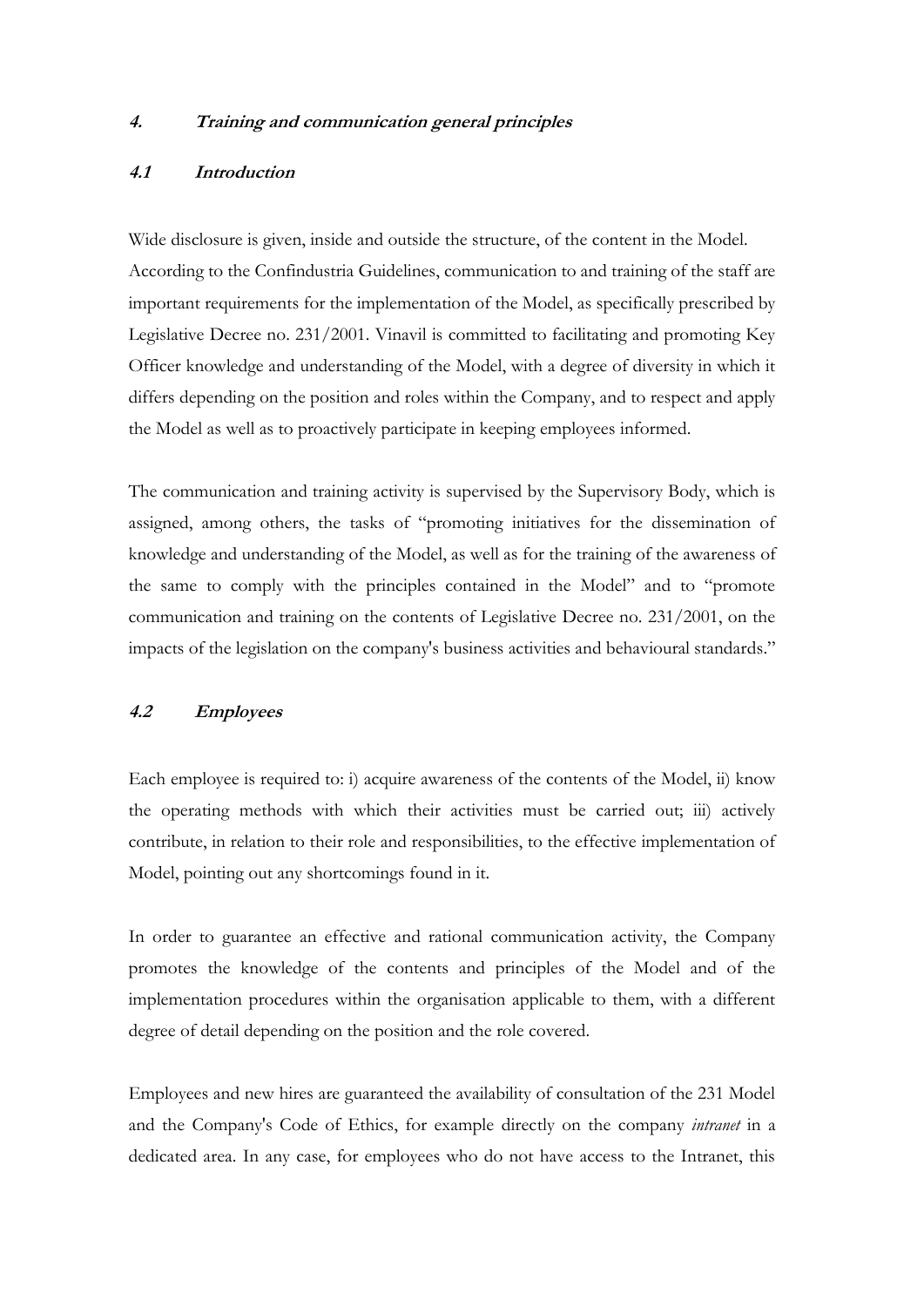documentation must be made available to them by alternative means such as posting on company notice boards.

The managers of the individual Organisational Units assist the Supervisory Body in identifying the best way to use the Model's principles and content training services, in particular for those working in the field of activities considered sensitive under Legislative Decree no. 231/2001 (e.g. *staff meetings*, *on line* courses, etc.).

At the end of the training event, the participants fill out a form, thus confirming the receipt and attendance of the course.

The compiling and sending of the form will serve as a declaration of knowledge and observance of the contents of the Model.

Appropriate communication tools will be adopted to update the addressees of this paragraph about any changes made to the Model, as well as any significant procedural, regulatory or organisational changes.

The Supervisory Body monitors the level of implementation of the Model through periodic specific checks.

# <span id="page-26-0"></span>**4.3 Members of the corporate bodies and persons with representative functions of the Company**

The members of the corporate bodies, Key Officers and persons with representation functions (attorneys) of the Company are made available a paper copy of the full version of the Model and of the Code of Ethics at the time of acceptance of the office assigned to them and will be made to sign their declaration of observance of the principles contained in them.

Suitable communication tools will be adopted to update them about any changes made to the Model, as well as any relevant procedural, regulatory or organisational change.